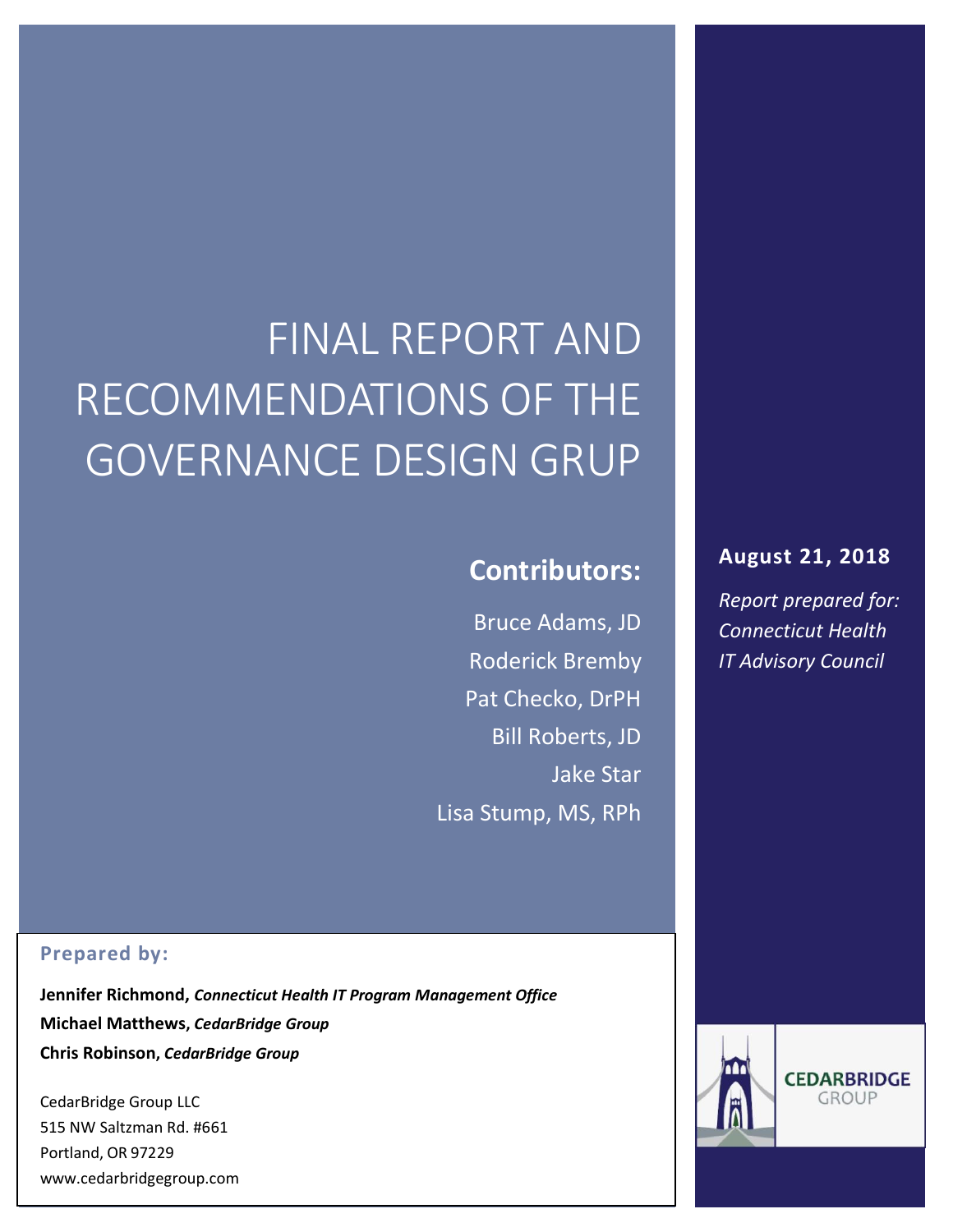# **Table of Contents**

| Recommendation 4: Relationship of the State of Connecticut, HIE Entity, Office of Health Strategy, |
|----------------------------------------------------------------------------------------------------|
|                                                                                                    |
| Recommendation 5: Considerations for Designation of Existing Entity vs. Creation of New Entity26   |
| Recommendation 6: Data Governance as Component of Corporate Governance27                           |
|                                                                                                    |
|                                                                                                    |
|                                                                                                    |
|                                                                                                    |
|                                                                                                    |
|                                                                                                    |
|                                                                                                    |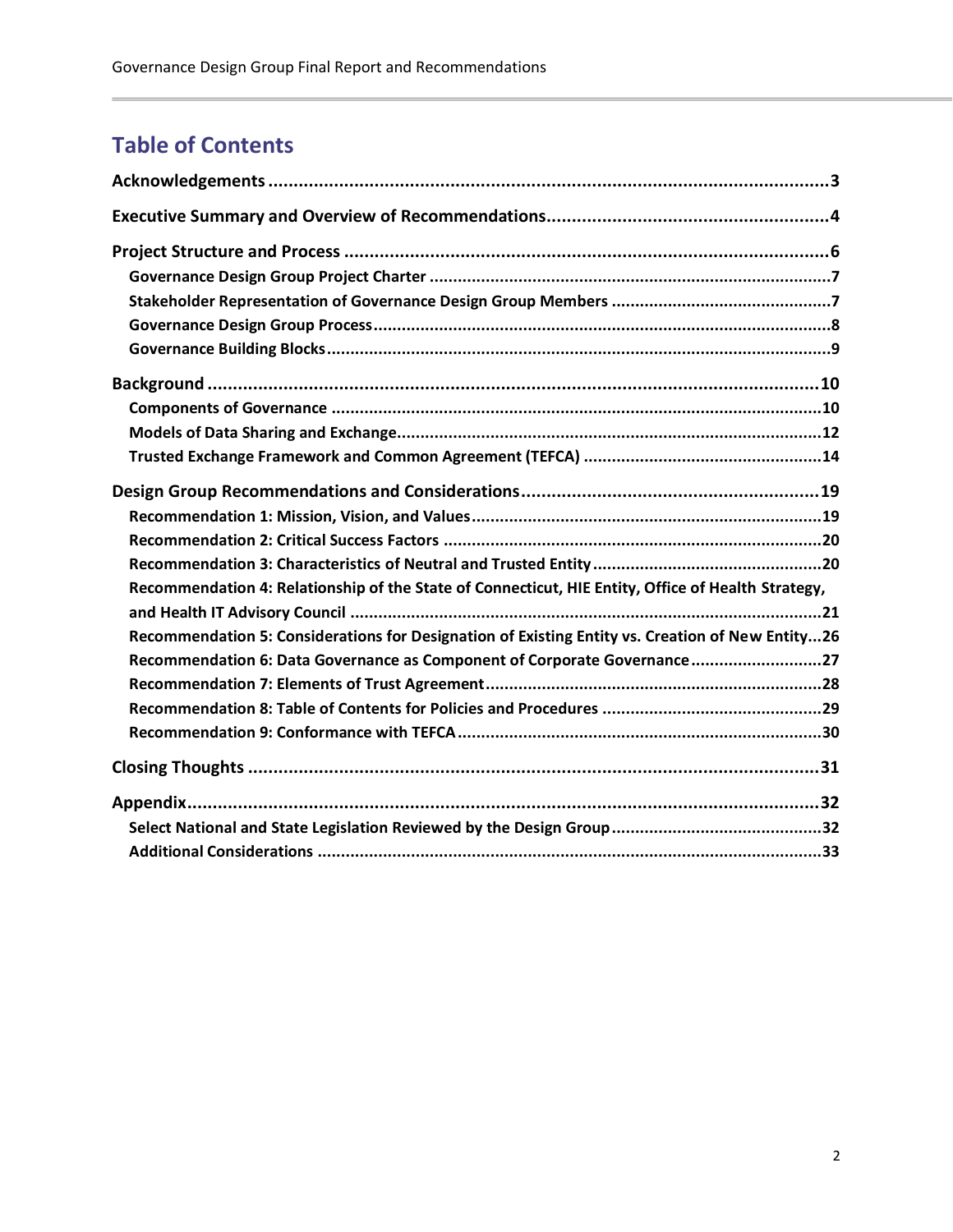# <span id="page-2-0"></span>**Acknowledgements**

On behalf of the State of Connecticut, the Executive Director of the Office of Health Strategy, and the Health Information Technology Officer express their sincerest gratitude to all those who participated in the Governance Design Group. A sound governance structure and trust framework provide a critical foundation for successful data sharing and health information exchange in the state. Your insights, perspectives, and wisdom were invaluable in the development of these recommendations and are a testament of your desire to help improve the health and wellbeing of the citizens of Connecticut.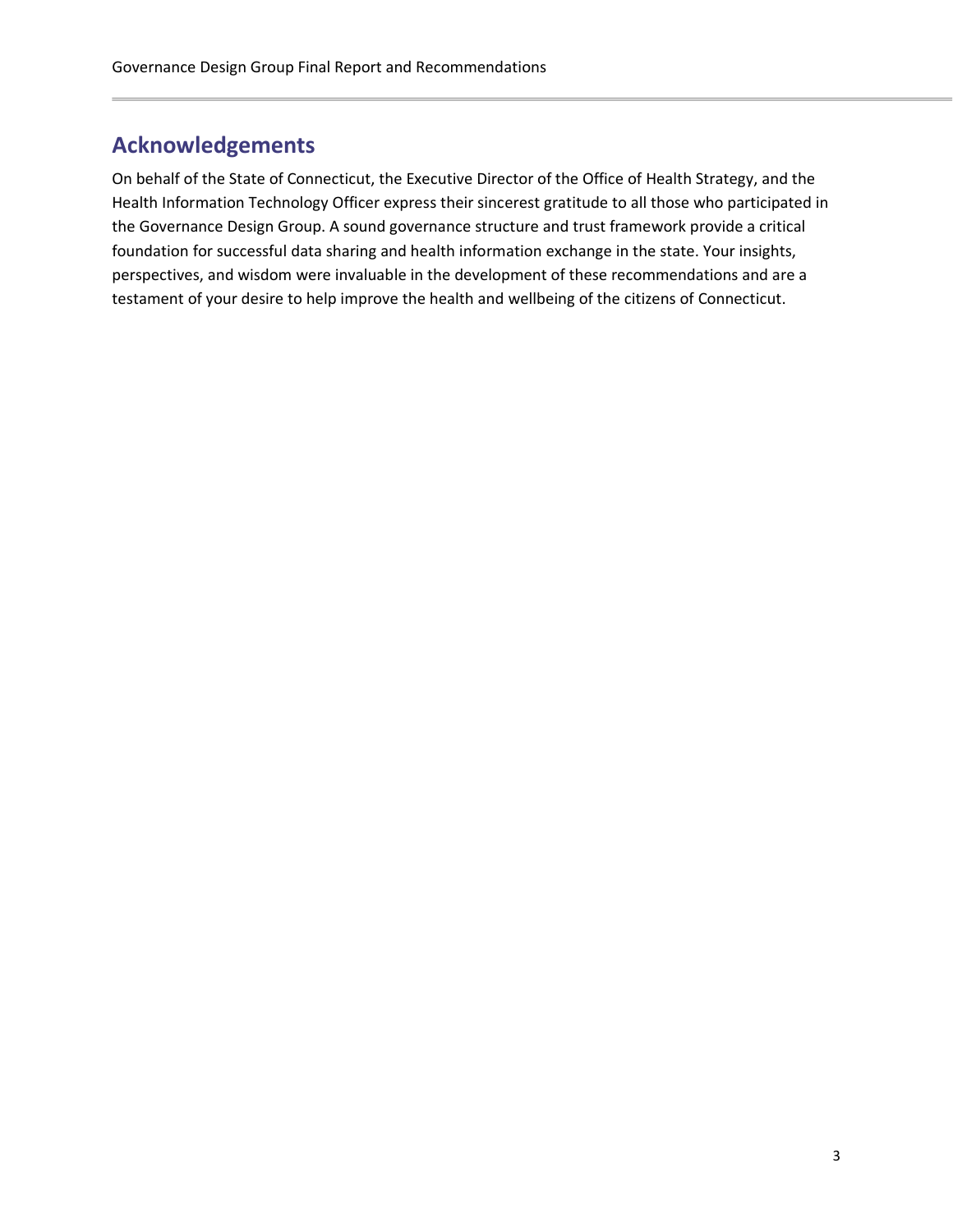# <span id="page-3-0"></span>**Executive Summary and Overview of Recommendations**

Recognizing that successful and sustainable data sharing initiatives are built upon solid foundations of governance and trust, the Health IT Advisory Council chartered a Governance Design Group to develop high-level recommendations for how to best establish an overall health information exchange (HIE) governance framework for Connecticut. Such recommendations were prepared over the course of five meetings of the Governance Design Group from May through July of 2018. The recommendations were presented to the Health IT Advisory Council on July 19, 2018. The Council unanimously approved these recommendations and commended the group for its outstanding work.

The implementation of a governance structure for health information exchange and data sharing requires time, effort, and resources beyond the scope of this Design Group. Rather, this Design Group embraced its charge to provide baseline recommendations and principles from which a more detailed action plan could be developed. This *Final Report and Recommendations of the Governance Design Group* represents the fulfillment of this phase of governance construction.

Guidance regarding the governance of HIE in the state was provided in Public Act No. 17-2 (as amended by Public Act No. 18-91), stating the roles of the executive director of the Office of Health Strategy (OHS), the health information technology officer (HITO), and the Health IT Advisory Council. By law, the Secretary of the Office of Policy and Management (OPM), in collaboration with the executive director of OHS, is empowered to establish or incorporate an entity to implement and operate the Statewide HIE program, as defined by statute.

As a result of this legislative directive, the HITO, with the support of the Health IT Advisory Council, specifically requested the Governance Design Group address the following:

- 1. Relationship of the State of Connecticut, the HIE entity, OHS, and the Health IT Advisory Council;
- 2. Pros and cons of establishing a new HIE entity or designating an existing entity to oversee HIE operations;
- 3. Baseline elements of a trust agreement;
- 4. Table of contents for HIE policies and procedures; and
- 5. Critical success factors in HIE governance.

The Governance Design Group, with support and facilitation from CedarBridge Group and the Health Information Technology Program Management Office (HIT PMO), produced high-level governance recommendations based on the following objectives:

- 1. Develop high-level requirements for the Connecticut HIE governance structure;
- 2. Define attributes of a "neutral and trusted entity";
- 3. Review models of governance used successfully by other state HIEs;
- 4. Review state and national legislation and regulations that should inform HIE governance; and
- 5. Review existing trust frameworks and trust agreements commonly used for interoperability and HIE initiatives.

Through the detailed discussion of the Governance Design Group, and facilitated exercises designed by CedarBridge Group, recommendations were developed in nine separate categories that are discussed in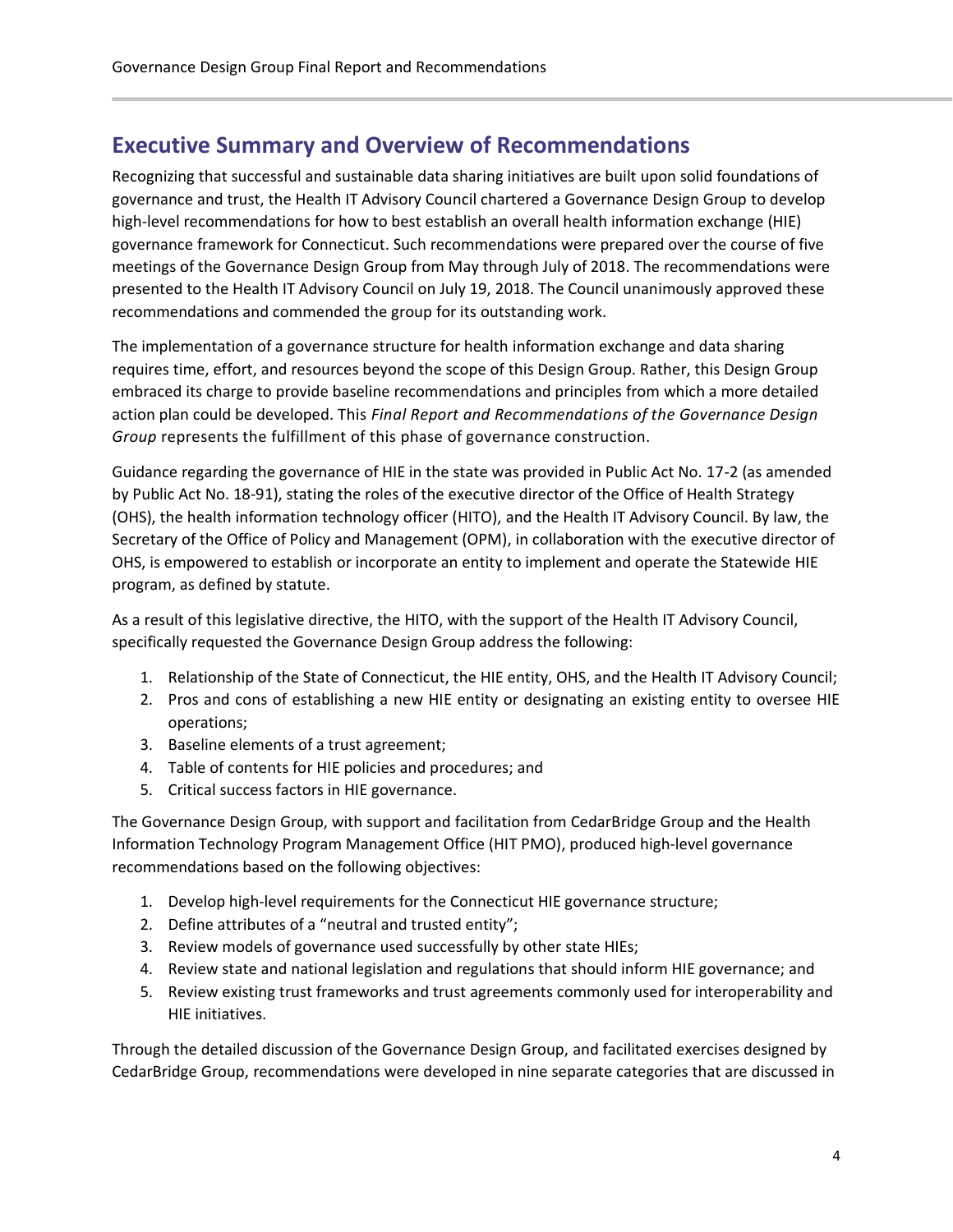more detail throughout this document. The categories of recommendations, considered "building blocks" by the Governance Design Group, are as follows:

- Mission, vision, and values
- Critical success factors
- Characteristics of a neutral and trusted entity
- Relationship of the State of Connecticut, the HIE entity, OHS, and the Health IT Advisory Council
- Considerations for the creation of a new entity or the designation of an existing entity to oversee HIE operations
- Data governance as a component of corporate governance
- Elements of a trust agreement
- Table of contents for policies and procedures
- Conformance with the Trusted Exchange Framework and Common Agreement (TEFCA)

This *Final Report and Recommendations of the Governance Design Group* represents the conclusion of the Governance Design Group's work. However, the Design Group foresees continued refinement of the governance framework, in support of the statewide HIE and the creation or designation of an entity to oversee HIE operations. The work of this Governance Design Group is a positive step forward in achieving the goal of delivering high-value data sharing services that meet the needs of Connecticut's diverse stakeholder community.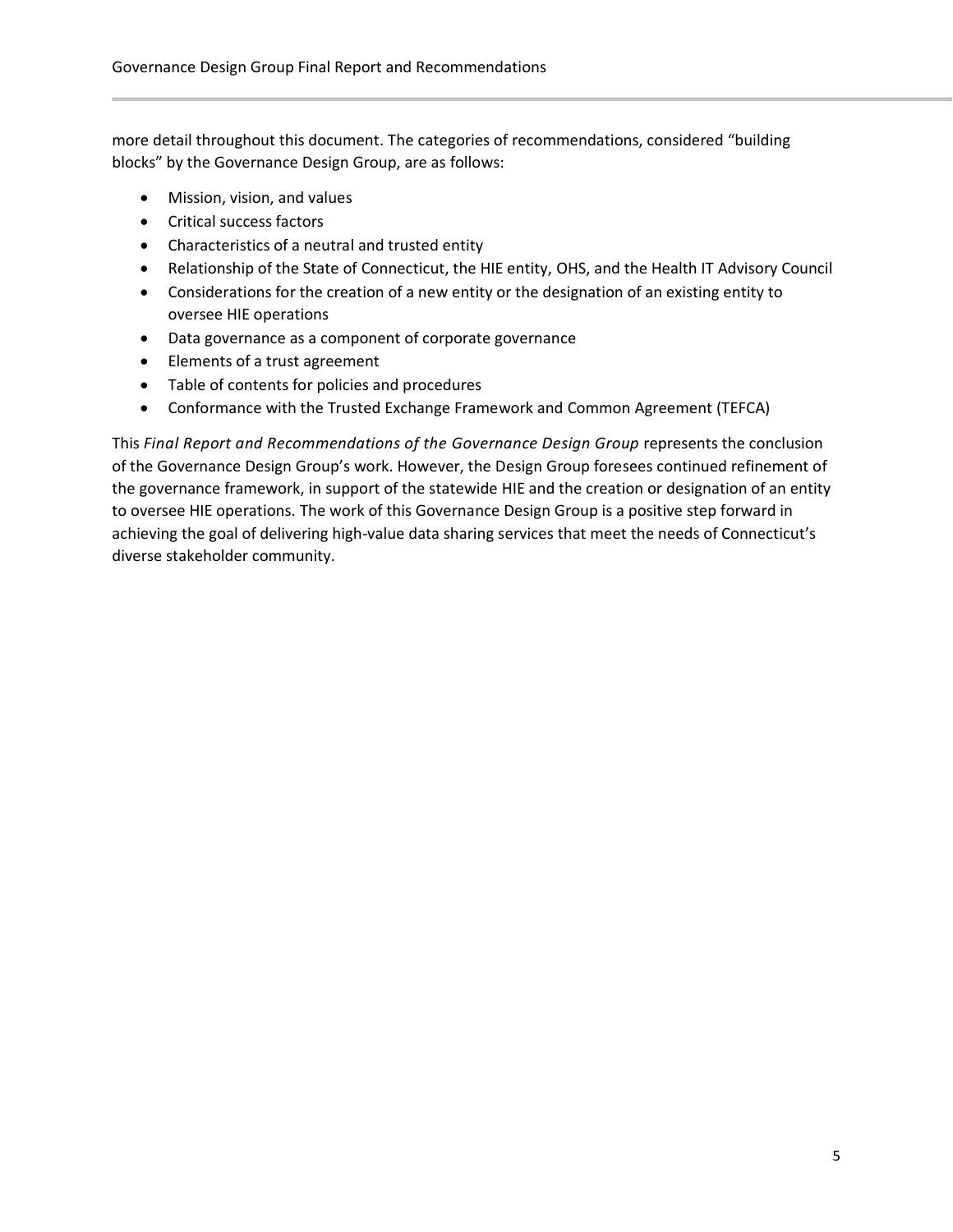# <span id="page-5-0"></span>**Project Structure and Process**

The Office of Health Strategy (OHS) is legislatively charged with the planning, design, implementation, and oversight of health information exchange (HIE) services for the State of Connecticut. As prescribed in Public Act No. 16-77<sup>1</sup>:

*There shall be established a State-wide Health Information Exchange to empower consumers to make effective health care decisions, promote patient-centered care, improve the quality, safety, and value of health care, reduce waste and duplication of services, support clinical decision-making, keep confidential health information secure and make progress toward the state's public health goals. [Sec. 6, § 17-b-59d (a)]*

During special session in June 2017, Public Act No. 17-2<sup>2</sup>, was passed, and further amended by Public Act No. 18-91<sup>3</sup> in May 2018, establishing OHS and the following responsibilities:

- (1) Developing and implementing a comprehensive and cohesive health care vision for the state, including, but not limited to, a coordinated state health care cost containment strategy;
- (2) Promoting effective health planning and the provision of quality health care in the state in a manner that ensures access for all state residents to cost-effective health care services, avoids the duplication of such services, and improves the availability of financial stability of such services throughout the state;
- (3) Directing and overseeing the State Innovation Model (SIM) Initiative and related successor initiatives;
- (4) (A) Coordinating the state's health information technology initiatives, (B) seeking funding for and overseeing the planning, implementation and development of policies and procedures for the administration of the all-payer claims database (APCD) program, (C) establishing and maintain a consumer health information Internet web site, and (D) designating an unclassified individual from the office to perform the duties of a health information technology officer (HITO);
- (5) Directing and overseeing the Health Systems Planning Unit under, and all of its duties and responsibilities as set forth in chapter 368z; and
- (6) Convening forums and meetings with state government and external stakeholders, including, but not limited to, the Connecticut Health Insurance Exchange, to discuss health care issues designed to develop effective health care cost and quality strategies.

As a result, the HITO and the HIT PMO formerly under the Office of Healthcare Advocate (OHA) have been reassigned to OHS as of February 1st, 2018.

Guidance regarding the governance of HIE in the state was provided in PA 17-2, as amended by PA 18- 91, re-stating the role of the executive director of OHS, the HITO, and the Health IT Advisory Council. In addition, the statute empowers the Secretary of the Office of Policy and Management, in collaboration

 $\overline{\phantom{0}}$ 

<sup>1</sup> https://www.cga.ct.gov/2016/ACT/pa/pdf/2016PA-00077-R00SB-00289-PA.pdf

<sup>2</sup> https://www.cga.ct.gov/2017/act/pa/pdf/2017PA-00002-R00SB-01502SS1-PA.pdf

<sup>3</sup> https://www.cga.ct.gov/2018/act/pa/pdf/2018PA-00091-R00HB-05290-PA.pdf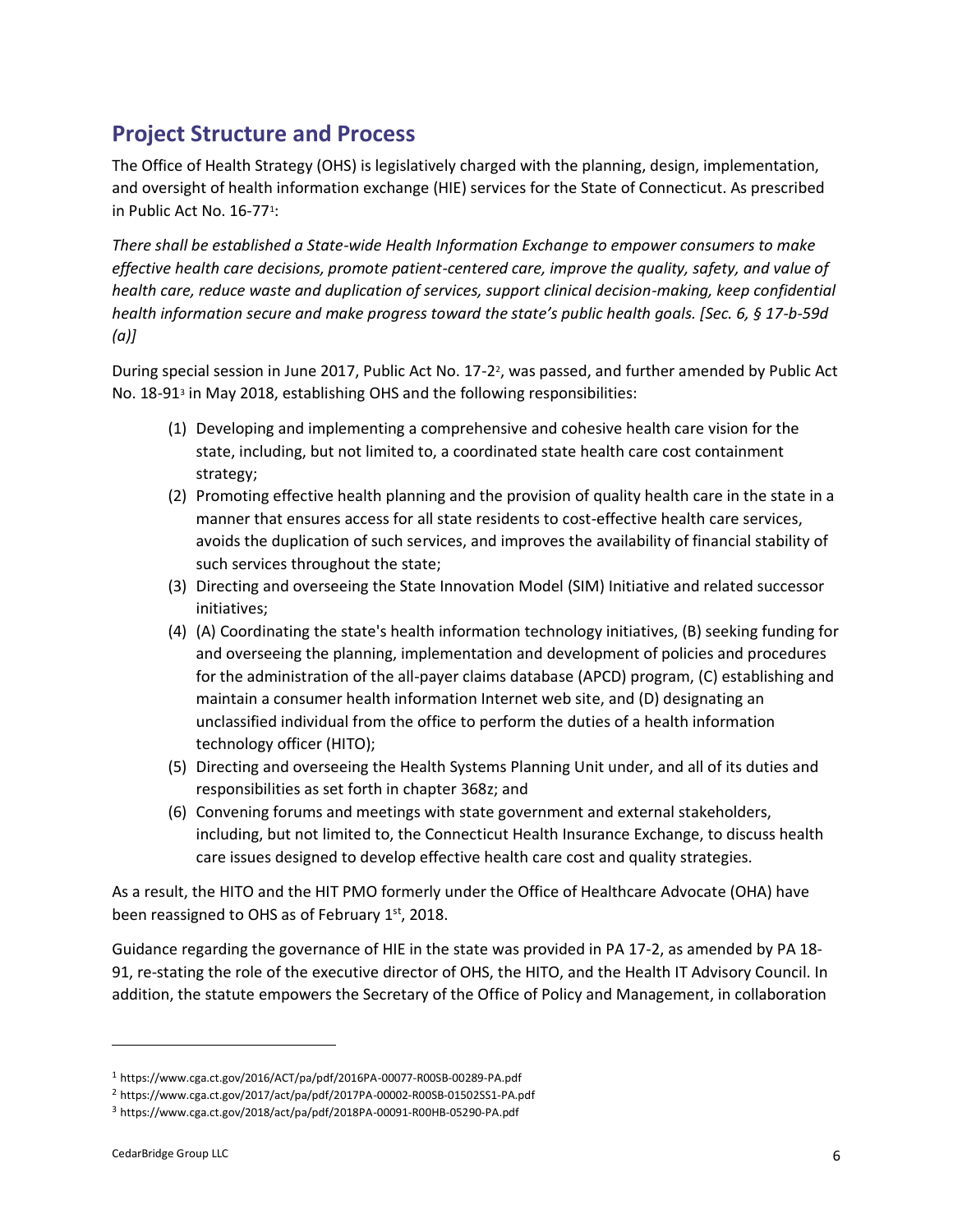with the executive director of OHS, to establish or incorporate an entity to implement and operate the State-wide HIE program, as defined in the statute.

To develop high-level considerations for how to best establish an overall HIE governance framework and structure in Connecticut, the HITO with the support of Health IT Advisory Council commissioned the formation of a time-limited, multi-stakeholder Governance Design Group.

#### <span id="page-6-0"></span>**Governance Design Group Project Charter**

Building upon previous planning and analysis, including the Environmental Scan<sup>4</sup> and HIE Use Case Design Group recommendations<sup>5</sup>, the HITO and the Health IT Advisory Council formally chartered<sup>6</sup> the formation of the Governance Design Group to address the following:

- 1. Relationship of the State of Connecticut, the HIE entity, OHS, and the Health IT Advisory Council;
- 2. Pros and cons of either establishing or designating an entity to oversee HIE operations;
- 3. Baseline elements of a trust agreement;
- 4. Table of contents for HIE policies and procedures; and
- 5. Critical success factors in HIE governance.

By addressing the above topics, Connecticut will have a "starter-set" of governance considerations available that supports the delivery of high-value data sharing services operating within a sound governance and trust framework that meet the needs of Connecticut's diverse stakeholder community.

#### <span id="page-6-1"></span>**Stakeholder Representation of Governance Design Group Members**

The Governance Design Group was commissioned by the HITO, overseen by the Health IT Advisory Council, and supported by the HIT PMO and CedarBridge Group. The list of Governance Design Group members, and the description of their stakeholder representation, can be seen in Table 1 below.

| <b>Name</b>                     | <b>Role and Stakeholder Representation</b>                                                                                                                                          |  |  |  |
|---------------------------------|-------------------------------------------------------------------------------------------------------------------------------------------------------------------------------------|--|--|--|
| <b>Bruce Adams, JD</b>          | General Counsel in the Office of the Lieutenant General; represents the<br>perspectives of the state and serves as a legal subject matter expert.                                   |  |  |  |
| <b>Roderick Bremby</b>          | Commissioner of the Department of Social Services; represents the perspectives<br>of the state and the Medicaid population.                                                         |  |  |  |
|                                 | Commissioner Bremby was supported by Joe Stanford (DSS) and Polly Bentley<br>(HealthTech Solutions).                                                                                |  |  |  |
| Patricia Checko,<br><b>DrPH</b> | Co-chair of SIM Consumer Advisory Board and Health IT Advisory Council<br>Member; represents the views and needs of consumers and patients and as an<br>advocate for public health. |  |  |  |

 $\overline{a}$ 

<sup>4</sup> https://portal.ct.gov/-/media/OHS/Health-IT-Advisory-Council/Reports/Environmental\_Scan\_Summary\_Findings\_FINAL\_20170523.pdf?la=en

<sup>5</sup> https://portal.ct.gov/-/media/OHS/Health-IT-Advisory-Council/Design-Groups/HIE/HIE\_Use\_Case\_DG\_Final\_Report\_20171101.pdf?la=en

<sup>6</sup> https://portal.ct.gov/-/media/OHS/Health-IT-Advisory-Council/Design-Groups/Governance/GovernanceDGProjectCharterV10-52118- 003.pdf?la=en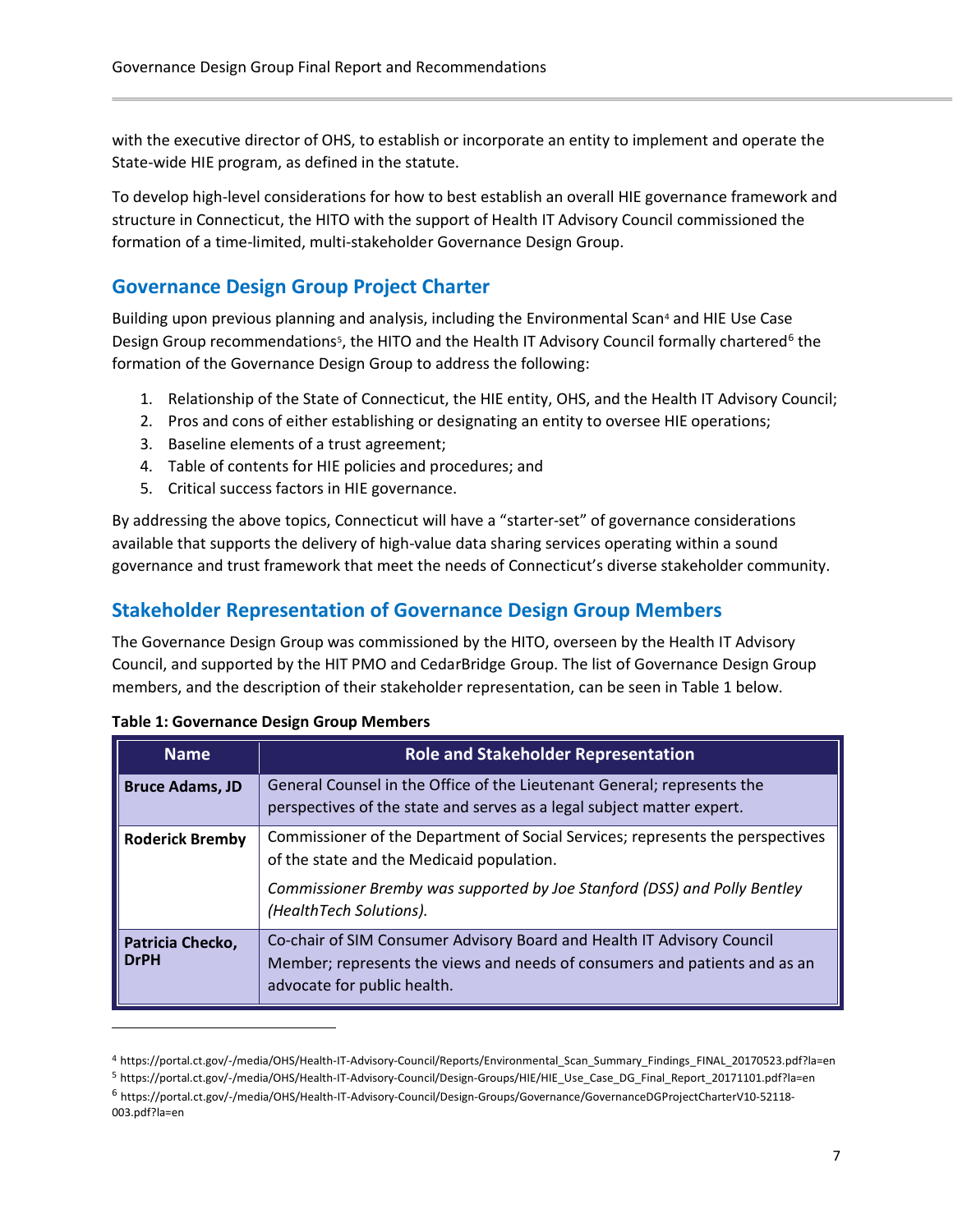| <b>Bill Roberts, JD</b>       | Partner at Shipman & Goodwin LLP, on assignment to the Office of the Attorney<br>General; represents the perspective of the Office of the Attorney General and<br>serves as a legal subject matter expert, specifically in regard to privacy and<br>security.                                  |
|-------------------------------|------------------------------------------------------------------------------------------------------------------------------------------------------------------------------------------------------------------------------------------------------------------------------------------------|
| <b>Jake Star</b>              | Chief Information Officer of VNA Community Healthcare and Health IT Advisory<br>Council Member; represents the perspectives of non-hospital and non-physician<br>stakeholders in the larger healthcare team and advises on the needs and<br>challenges of long-term post-acute care providers. |
| Lisa Stump, MS,<br><b>RPh</b> | Senior Vice President and Chief Information Officer of Yale New Haven Health<br>and Health IT Advisory Council Member; represents the perspective of a large<br>health system and advises on the needs of academic medical centers.                                                            |

#### <span id="page-7-0"></span>**Governance Design Group Process**

The Governance Design Group consisted of five meetings from May through July of 2018. The first two meetings provided Design Group members with background information and helpful context to establish a common understanding of goals, objectives, terminology, best practices, and relevant information. Over the course of the remaining meetings, CedarBridge Group led Design Group members through nine separate "building block" exercises in which background materials and presentations were used to inform and frame discussions. Each exercise, and the associated outcome, were captured as initial recommendations and considerations and were re-validated amongst Design Group members at the following meeting. The Design Group meeting schedule is detailed in Table 2 below.

| <b>Meetings</b>  | <b>Topics and Exercises</b>                                                        |  |  |  |
|------------------|------------------------------------------------------------------------------------|--|--|--|
| <b>Meeting 1</b> | <b>Background and Overview</b><br><b>Best Practices</b>                            |  |  |  |
| May 23, 2018     |                                                                                    |  |  |  |
| <b>Meeting 2</b> | <b>Background and Overview</b>                                                     |  |  |  |
| June 6, 2018     | <b>Best Practices</b>                                                              |  |  |  |
|                  | <b>Building Block Exercise: Critical success factors</b>                           |  |  |  |
| <b>Meeting 3</b> | Confirm outcome of exercise from June 6 meeting                                    |  |  |  |
| June 14, 2018    | <b>Building Block Exercise:</b> Characteristics of a neutral and trusted entity    |  |  |  |
|                  | <b>Building Block Exercise: Elements of a trust agreement</b>                      |  |  |  |
|                  | <b>Building Block Exercise: Table of contents for policies and procedures</b>      |  |  |  |
| <b>Meeting 4</b> | Confirm outcomes of exercises from June 14 meeting                                 |  |  |  |
| June 20, 2018    | <b>Building Block Exercise: Relationship of the State of Connecticut, the</b><br>٠ |  |  |  |
|                  | HIE entity, OHS, and the Health IT Advisory Council                                |  |  |  |
|                  | <b>Building Block Exercise:</b> Data governance as a component of corporate        |  |  |  |
|                  | governance                                                                         |  |  |  |
|                  | <b>Building Block Exercise:</b> Considerations for the creation of a new entity    |  |  |  |
|                  | or the designation of an existing entity to oversee HIE operations                 |  |  |  |

#### **Table 2: Design Group Meeting Schedule**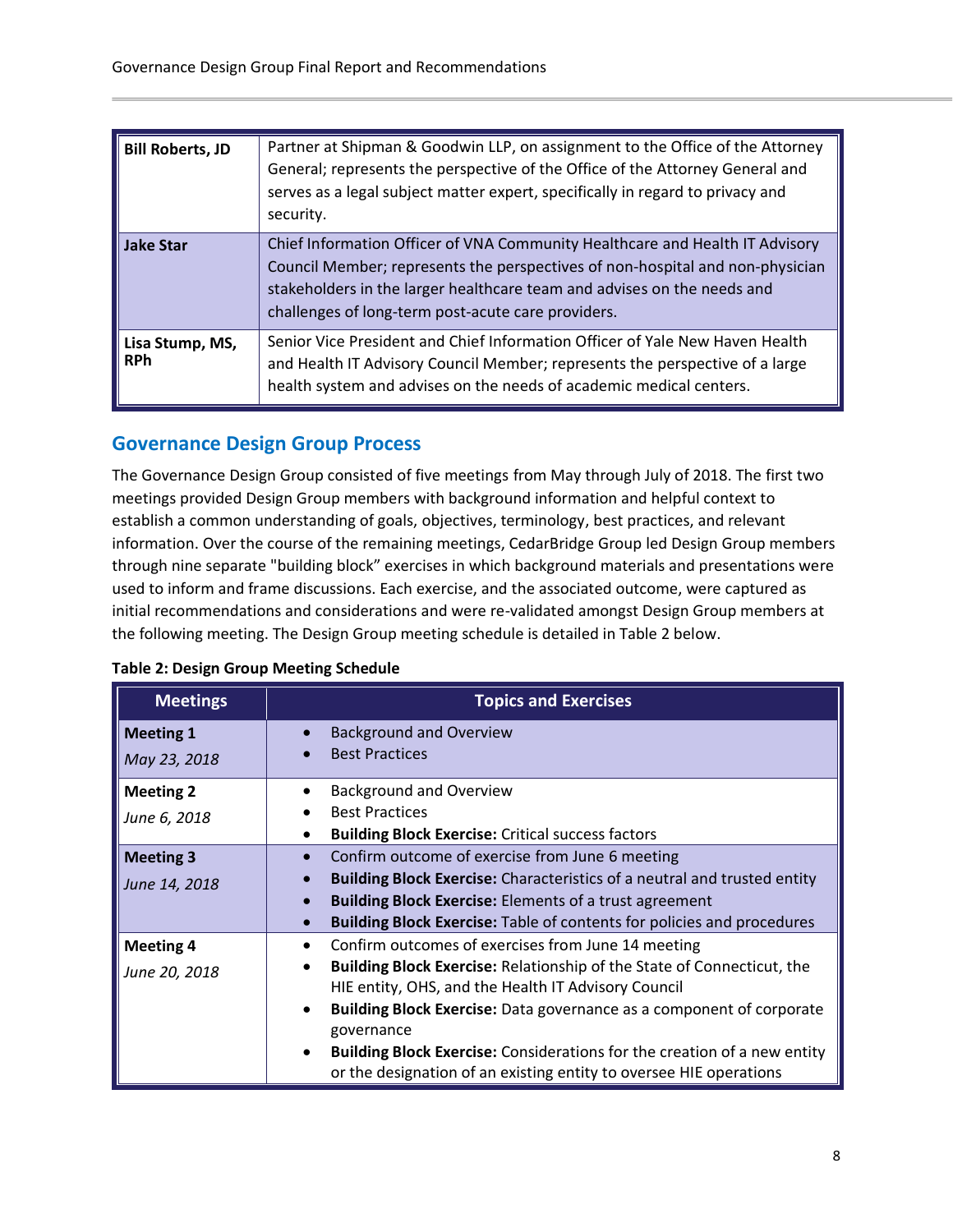| <b>Meeting 5</b><br>July 11, 2018                             | Confirm outcomes of exercises from June 20 meeting<br>Building Block Exercise: Mission, vision, and values<br><b>Building Block Exercise: Conformance with TEFCA</b><br>Validation of all recommendations before presentation to Health IT<br>Advisory Council (July 19, 2018) |
|---------------------------------------------------------------|--------------------------------------------------------------------------------------------------------------------------------------------------------------------------------------------------------------------------------------------------------------------------------|
| <b>Health IT Advisory</b><br>Council Meeting<br>July 19, 2018 | Presentation of recommendations (unanimously approved)<br>$\bullet$                                                                                                                                                                                                            |

#### <span id="page-8-0"></span>**Governance Building Blocks**

Recognizing the enormity of the challenge of developing recommendations for governance and trust, a "building block" approach was undertaken by the Design Group to address various aspects of governance. These building blocks would then be melded together into a comprehensive set of recommendations and considerations.

As displayed in Diagram 1, the Governance Design Group considers mission and vision to be of highest consideration in the creation of a governance and trust framework. Likewise, critical success factors must be identified and embraced to ensure the organization responsible for data sharing and health information exchange can bring tangible and sustainable value to Connecticut's diverse stakeholders. In between the mission and vision and the critical success factors building blocks lie important strategic and tactical considerations, such as the characteristics of the HIE entity, elements of the trust agreement that establishes common "rules of the road" for exchange, and robust policies and procedures that guide the organization's day-to-day operations.

Each meeting, the Governance Design Group addressed several building blocks and developed recommendations and considerations for each. These recommendations and considerations are discussed in detail later in the document.

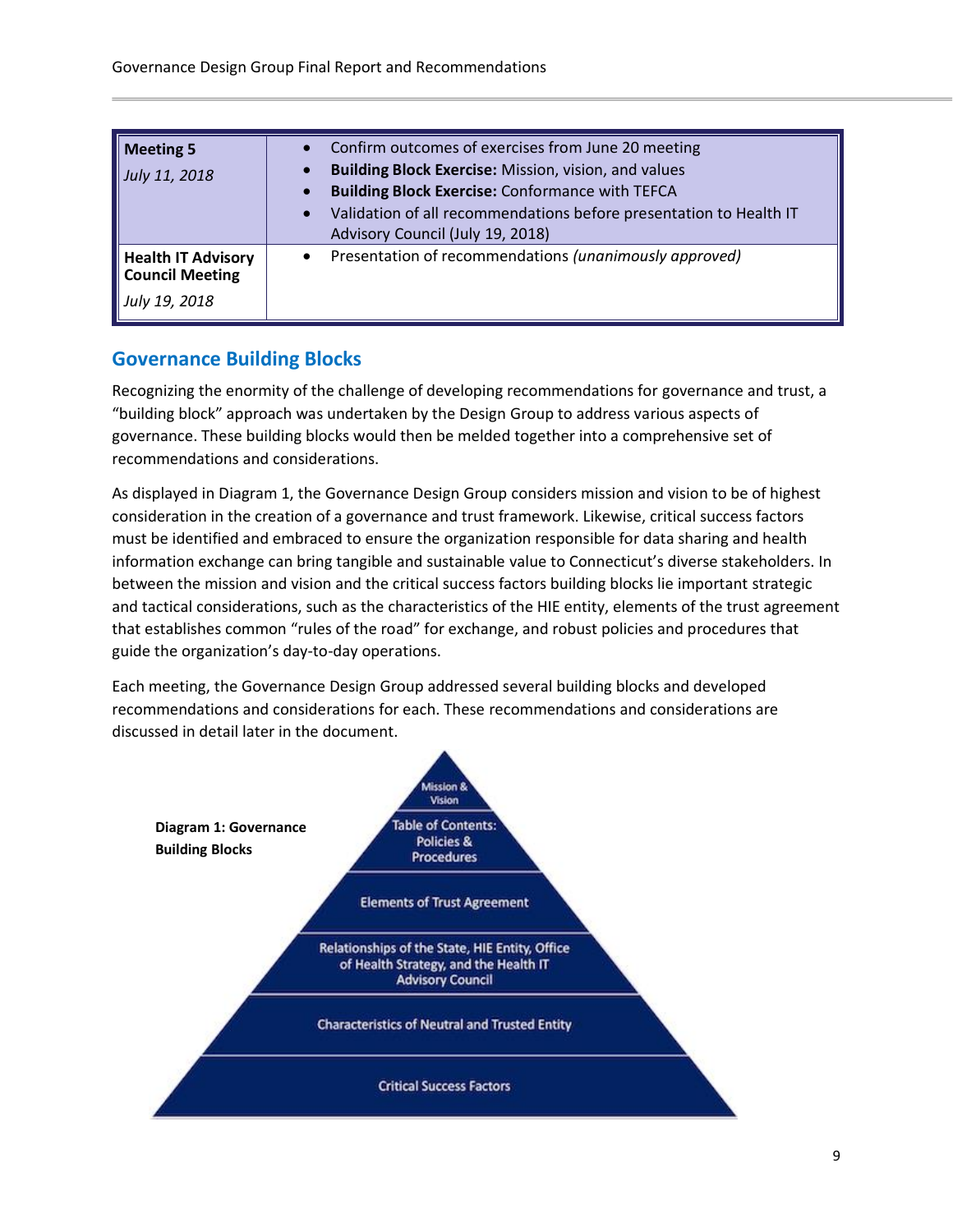# <span id="page-9-0"></span>**Background**

#### <span id="page-9-1"></span>**Components of Governance**

In May of 2013, the Office of the National Coordinator for Health Information Technology (ONC) released the *Governance Framework for Trusted Health Information Exchange.<sup>7</sup>* The intention of this document was to serve as ONC's guiding principles on HIE governance and to provide a "common conceptual foundation applicable to all types of governance models." ONC organized their guiding principles into four overarching categories: organizational principles, trust principles, business principles, and technical principles.

These ONC principles were reviewed as part of the Governance Design Group process in order to provide background and context regarding the federal government's perspective of HIE governance, and the key principles that should be considered when establishing a governance framework. The following ONC principles were reviewed with Design Group members:



**Organizational Principles:** *The entity that sets HIE policy plays a central role in the success of an electronic HIE initiative. It has a primary responsibility to instill confidence among governed organizations, their users, and other exchange partners regarding the way in which electronic exchange is conducted. With respect to the way in which an entity sets HIE policy performs its duties, ONC believes that it should:*

- Operate with transparency and openness.
- Establish mechanisms to ensure that the entity's policies and practices and applicable federal and state laws and regulations are adhered to.
- Promote inclusive participation and adequate stakeholder representation (especially among patients and patient advocates) in the development of policies and practices.
- Ensure oversight is consistent and equitable.
- Provide due process to the stakeholders to which the organization provides oversight.

**Trust Principles:** *Trust is a prerequisite for electronic HIE and starts with patients. Without trust, the ultimate success of an electronic HIE initiative could be jeopardized. With respect to trust, ONC believes an entity that sets HIE policy is responsible for creating an environment in which patients should:*

• Be able to publicly access, in lay person terms, a "Notice of Data Practices." Such notice would explain the purpose(s) for which personally identifiable and de-identified data, consistent with applicable laws, would or could be electronically exchanged.

 $\overline{a}$ 

<sup>7</sup> https://www.healthit.gov/sites/default/files/GovernanceFrameworkTrustedEHIE\_Final.pdf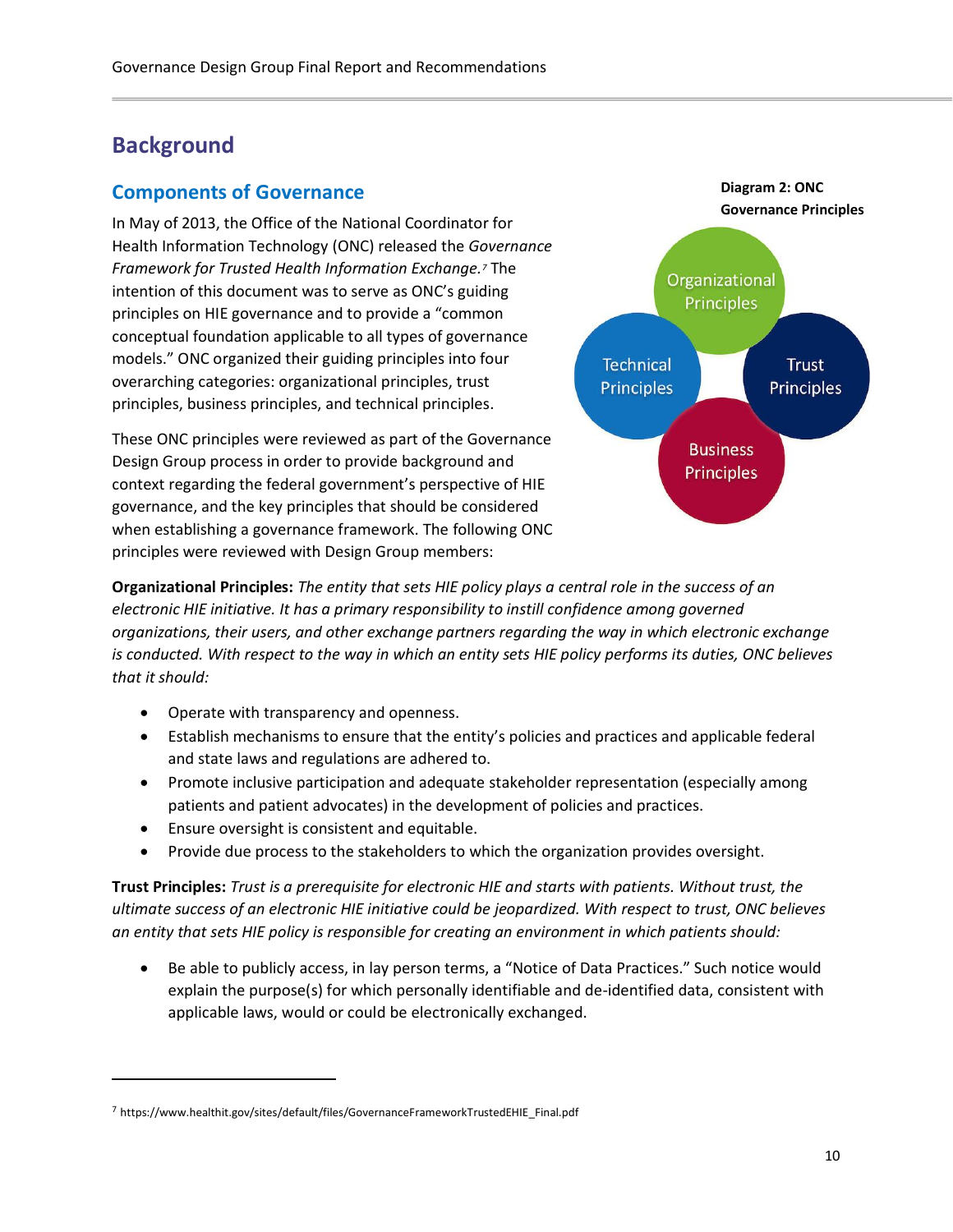- Receive a simple explanation of the privacy and security policies and practices that are in place to protect their personally identifiable information when it is electronically exchanges and who is permitted to access and use electronic HIE services.
- Consistent with applicable laws, be provided with meaningful choice as to whether their personally identifiable information can be electronically exchanged.
- Consistent with applicable laws, be able to request data exchange limits based on data type or source.
- Consistent with applicable laws, be able to electronically access and request corrections to their personally identifiable information.
- Be assured that their personally identifiable information is consistently and accurately matched when electronically exchanged.

**Business Principles:** *Successful electronic HIE requires cooperation among all parties. Responsible financial and operational HIE policy is vital to improving care coordination, improving the efficiency of health care delivery, and mitigating behaviors that could result in proprietary networks and resistance to exchanging information even when it could enhance patient care. With respect to how an entity that sets HIE policy ensures electronic exchange occurs with the patient's best interests in mind, ONC believes that it should:*

- Set standards of participation that promote collaboration and avoid instances where (even when permitted by law) differences in fees, policies, services, or contracts would prevent patients' health information from being electronically exchanged.
- Provide open access to exchange services that would enable local, regional, and nationwide partners to identify who they can electronically exchange information with and how such exchange could be completed under applicable laws and regulations.
- Publish statistics describing their electronic exchange capacity, including, for example: number of users, the types of standards implemented, number of patient lives covered, and transaction volume.
- Maintain and disseminate up-to-date information about: compliance with relevant statutory and regulatory requirements; available standards; potential security vulnerabilities; and best practices developed for HIE.

**Technical Principles:** *Electronic HIE requires technical conformance at multiple levels and the consistent implementation of highly specified and rigorously tested implementation specification. With respect to the expectations of technical conformance and use of standards an entity that sets HIE policy promotes, ONC believes that it should:*

- Ensure that technology is implemented to support the Trust and Business Principles.
- Prioritize, where available, the exclusive use of federal vocabulary, content, transport, and security standards and associated implementation specification adopted to support HIE.
- Encourage the use of vocabulary, content, transport, and security standards, and associated implementation specifications developed by voluntary consensus standards organizations (VCSOs) when equivalent federal standards have not been adopted.
- Lead engagement in VCSOs and national efforts to accelerate standards development and consensus on the adoption of standards as well as the improvement of existing standards.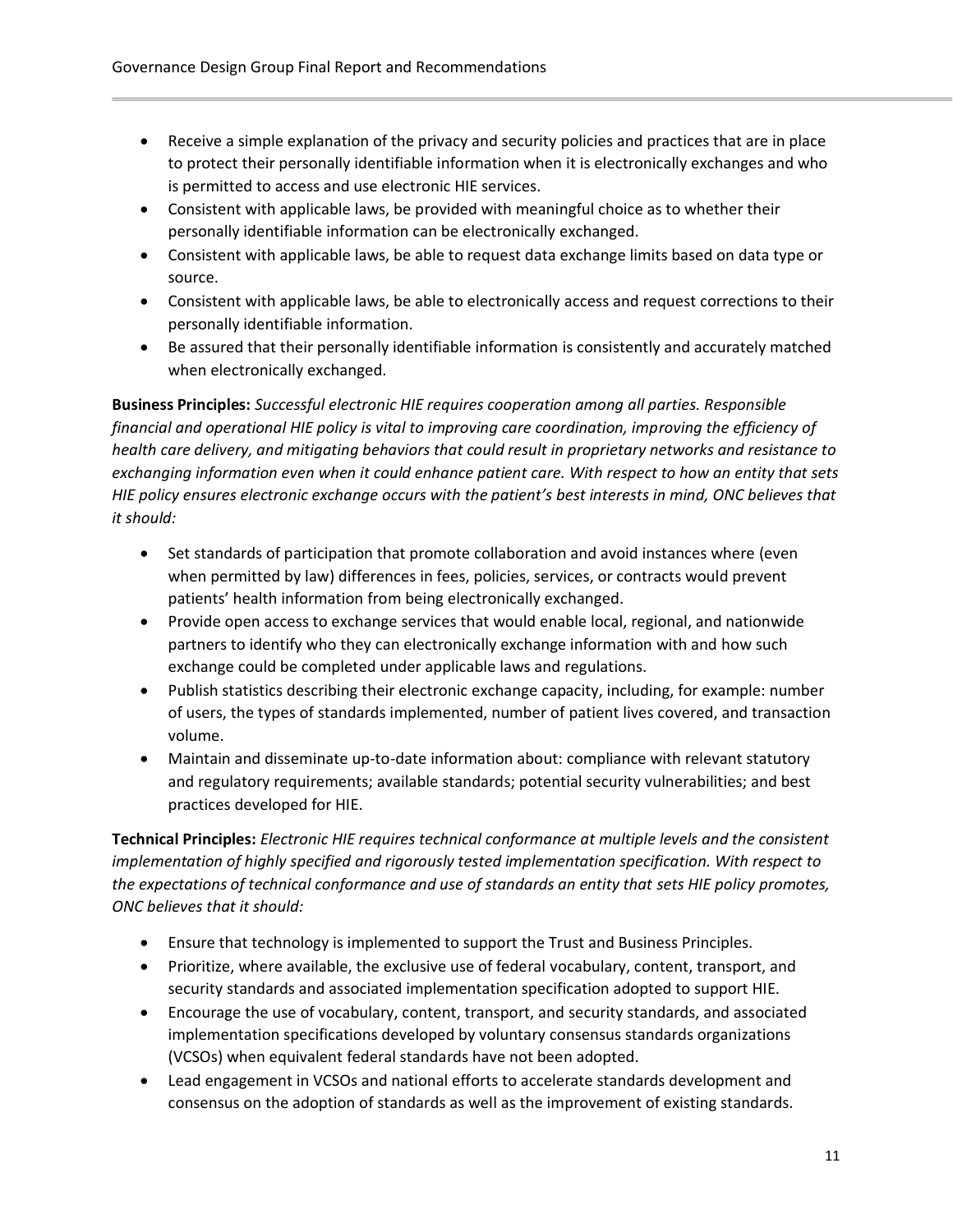- Work with VCSOs to develop standards for specific use cases and volunteer to pilot and use new standards when no such standards exist.
- Take an active role in the development and implementation of conformance assessment and testing methods for HIE and utilization (or promote the use of) testing methods developed to assess compliance with federal standards.

#### <span id="page-11-0"></span>**Models of Data Sharing and Exchange**

As Connecticut is embarking on the mission for a statewide HIE, it is important to recognize, study, and build upon the lessons learned and successes of other regional, state, and national HIE initiatives. In advance of the Governance Design Group, OHS and the HIT PMO conducted extensive background research on trust frameworks and models of data sharing and exchange used by existing data sharing initiatives. A matrix displaying this trust framework analysis was produced by OHS and distributed to Design Group members as a supplemental resource. This matrix analyzed the trust framework for the following organizations and initiatives:

- The eHealth Exchange (The Sequoia Project)
- Carequality (The Sequoia Project)
- CommonWell Health Alliance
- Michigan Health Information Network Shared Services (MiHIN)
- Massachusetts Health Information HIway (Mass HIway)
- CurrentCare (Rhode Island Quality Institute)
- State Health Information Network of New York (SHIN-NY) and the New York eHealth Collaborative (NYeC)
- HealthInfoNet (Independent, non-profit organization and Maine's State Designated Entity)
- Delaware Health Information Network (DHIN)
- Chesapeake Regional Information System for our Patients (CRISP)
- ConnectVirginia HIE
- California Association of Health Information Exchanges (CAHIE)

The trust framework analysis matrix was organized into the categories and sub-categories listed in Table 3 below. Analyses identified common elements shared across these agreements and similarities and differences within the elements. In addition to the analysis on trust frameworks, the matrix included an analysis of the Trusted Exchange Framework and Common Agreement (TEFCA), the Health Insurance Portability and Accountability Act (HIPAA), Connecticut statutes, a list of associated resources available from the above organizations and initiatives, and a list of relevant definitions.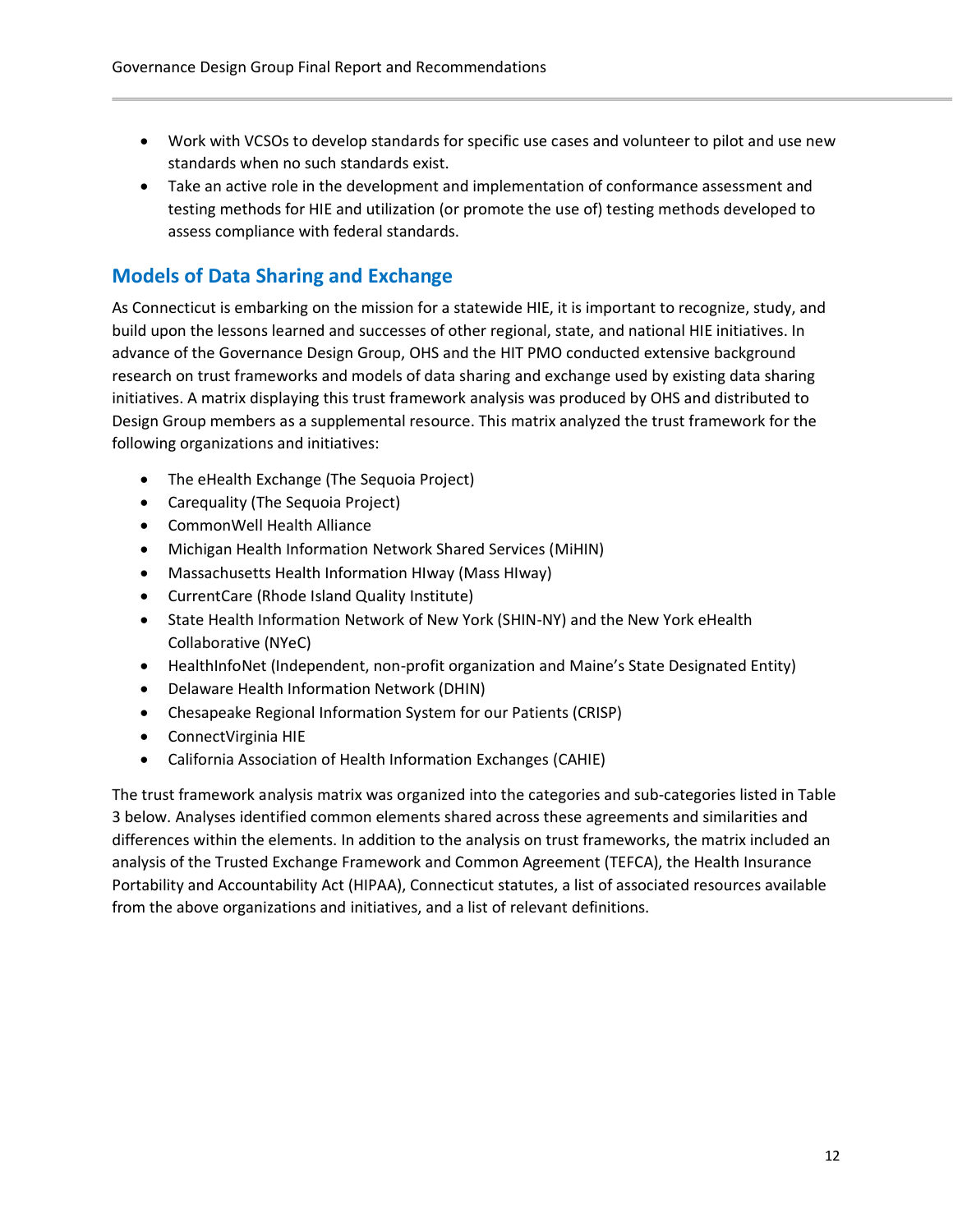| Purpose & Scope                                                                                                                                                                                                    | <b>Allocation of Liability</b><br>and Risk                      | <b>Permitted Uses</b>                                                                                                                 | <b>Permitted Participants</b>                                                    |
|--------------------------------------------------------------------------------------------------------------------------------------------------------------------------------------------------------------------|-----------------------------------------------------------------|---------------------------------------------------------------------------------------------------------------------------------------|----------------------------------------------------------------------------------|
| • HIE / Network Entity<br>Goal<br>• Scope of Services<br><b>Signed National</b><br>Agreements<br>Approach to<br><b>Establishing Trust</b><br><b>Governance Structure</b><br>• Operational Policies /<br>Procedures | • Liability and Limitation<br>of Liability<br>• Indemnification | • Permitted Purposes<br>• Retention and Re-use                                                                                        | • Permitted Participants                                                         |
| <b>Identity Proofing and</b><br>Authentication                                                                                                                                                                     | <b>Technical Approach</b><br>and Infrastructure                 | Cooperation and Non-<br><b>Discrimination</b>                                                                                         | Accountability                                                                   |
| · Identity Proofing and<br>Authentication                                                                                                                                                                          | • Architecture<br>• Standards                                   | • Cooperation and Non-<br>discrimination                                                                                              | • Technical<br>• Network Flow-down<br>• Enforcement<br><b>Dispute Resolution</b> |
| <b>Consent Model</b>                                                                                                                                                                                               | Transparency                                                    | <b>Privacy &amp; Security</b>                                                                                                         | <b>Access</b>                                                                    |
| • Consent Model<br>$\bullet$ Opt-out                                                                                                                                                                               | • Fees                                                          | • HIPAA and National<br>Institute of Standards<br>and Technology (NIST)<br>Cybersecurity<br><b>Standards</b><br>• Breach Notification | • Identity (Patient) Access                                                      |

**Table 3: Trust Framework Analysis Matrix Categories**

As part of the Governance Design Group meetings, members were presented with a high-level review of specific documents from existing entities and organizations, in order to inform the associated building block exercises. The reviewed documentation was provided to Design Group members as a reading assignment between meetings to further inform exercises. The following documents were reviewed by the Design Group:

- ConnectVirginia Policy and Procedure Manual<sup>8</sup> *dated December 2014*
- CRISP Policies and Procedures<sup>9</sup> *v8 dated February 3, 2016*
- SHIN-NY Privacy and Security Policies and Procedures for Qualified Entities and their Participants in New York State under NYCRR § 300.3(b)(1)<sup>10</sup> – *v3.5 dated January 2018*
- ConnectVirginia EXCHANGE Trust Agreement<sup>11</sup> *dated October 8, 2014*
- CRISP HIE Participation Agreement<sup>12</sup> *dated July 2014*

 $\overline{\phantom{0}}$ 

<sup>8</sup> https://www.connectvirginia.org/wp-content/uploads/2014/12/ConnectVirginia-Policy-and-Procedure-Manual-12-2014.pdf

<sup>9</sup> https://www.crisphealth.org/wp-content/uploads/2016/08/CRISP-Policies-and-Procedures-v8-Feb-3-2016.pdf

<sup>10</sup> https://www.health.ny.gov/technology/regulations/shin-ny/docs/privacy\_and\_security\_policies.pdf

<sup>11</sup> https://www.connectvirginia.org/wp-content/uploads/2015/03/ConnectVirginia-REVISED-Exchange-Trust-Agreement-10-08-14.pdf

<sup>12</sup> https://www.crisphealth.org/wp-content/uploads/2016/08/CRISP-DC-Participation-Agreement-July-2014.pdf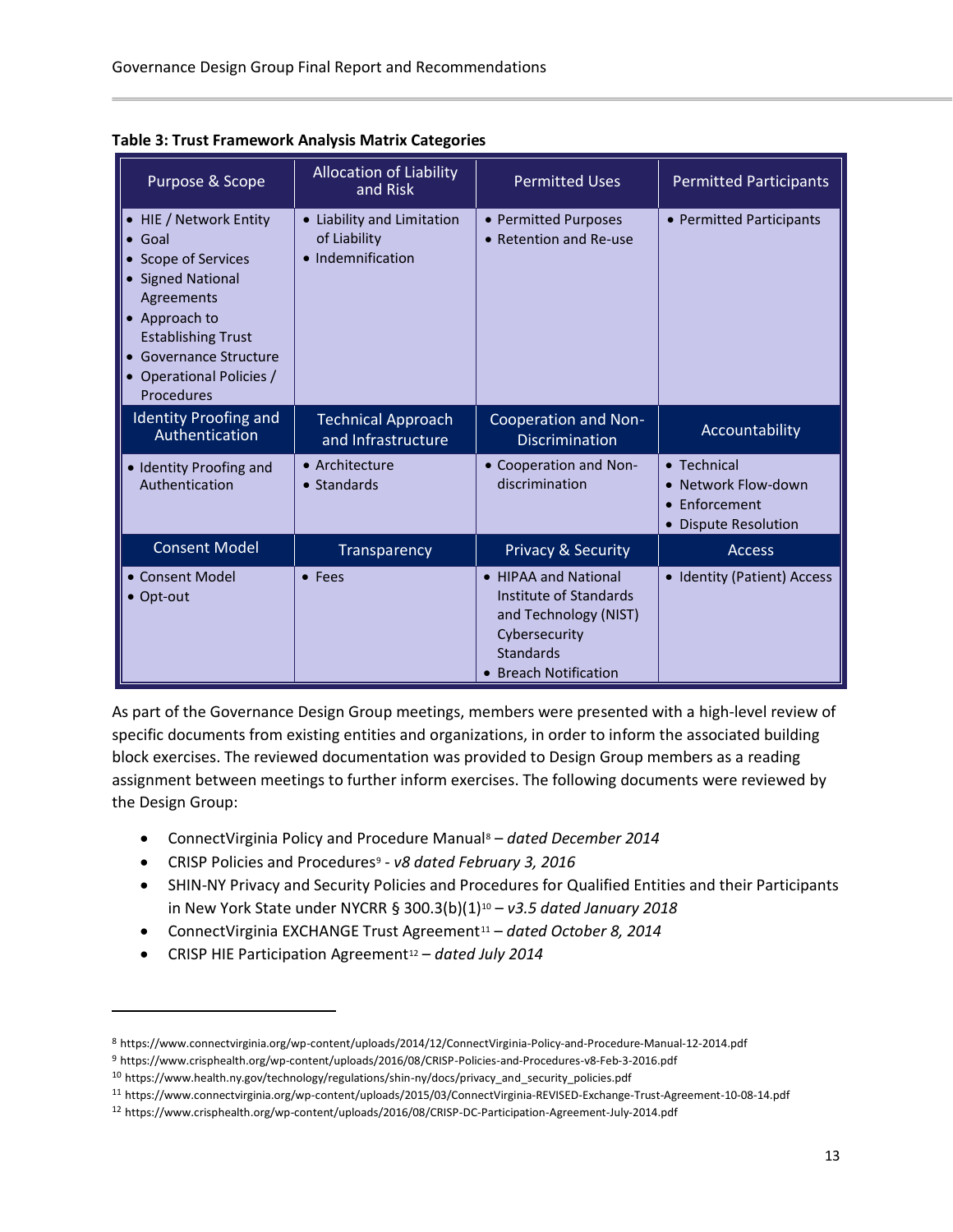• eHealth Exchange Restatement I of the Data Use and Reciprocal Support Agreement (DURSA)<sup>13</sup> – *dated September 30, 2014*

In addition to the above documentation, the Design Group members received an in-depth presentation<sup>14</sup> from Jeff Livesay, Senior Executive Vice President of MiHIN and its subsidiary, Velatura, regarding the MiHIN trust framework and legal agreements, including the Qualified Data Sharing Organization Agreement (QDSOA), Data Sharing Agreement, Master Use Case Agreement, and Use Case Exhibits.

The Governance Design Group reviewed the concept of a "network of networks" and a diagram adapted from MiHIN. This diagram, provided below as Diagram 3, illustrates a model in which a common statewide service utility connects various Connecticut, federal, and private stakeholder networks and individual participants (providers, clinics, hospitals, etc.) under uniform contract terms and "rules of the road" that are applied to all participants and flow down to exchange partners of participants.



**Diagram 3: Connecticut Network of Networks**

#### <span id="page-13-0"></span>**Trusted Exchange Framework and Common Agreement (TEFCA)**

As summarized by the Healthcare Information and Management Systems Society (HIMSS), the "21st Century Cures Act,<sup>15</sup> signed December 13, 2016, by President Barack Obama, promotes and funds the acceleration of research into preventing and curing serious illnesses; accelerates drug and medical device development; attempts to address the opioid abuse crisis; and tries to improve mental health

 $\overline{\phantom{0}}$ 

<sup>13</sup> https://sequoiaproject.org/wp-content/uploads/2017/01/Restatement\_I\_of\_the\_DURSA\_9.30.14\_final.pdf

<sup>14</sup> https://portal.ct.gov/-/media/OHS/Health-IT-Advisory-Council/Design-Groups/Governance/Meeting-

<sup>5/</sup>GovernanceDesignGroup\_Session5\_Presentation\_201800711.pdf?la=en

<sup>15</sup> https://docs.house.gov/billsthisweek/20161128/CPRT-114-HPRT-RU00-SAHR34.pdf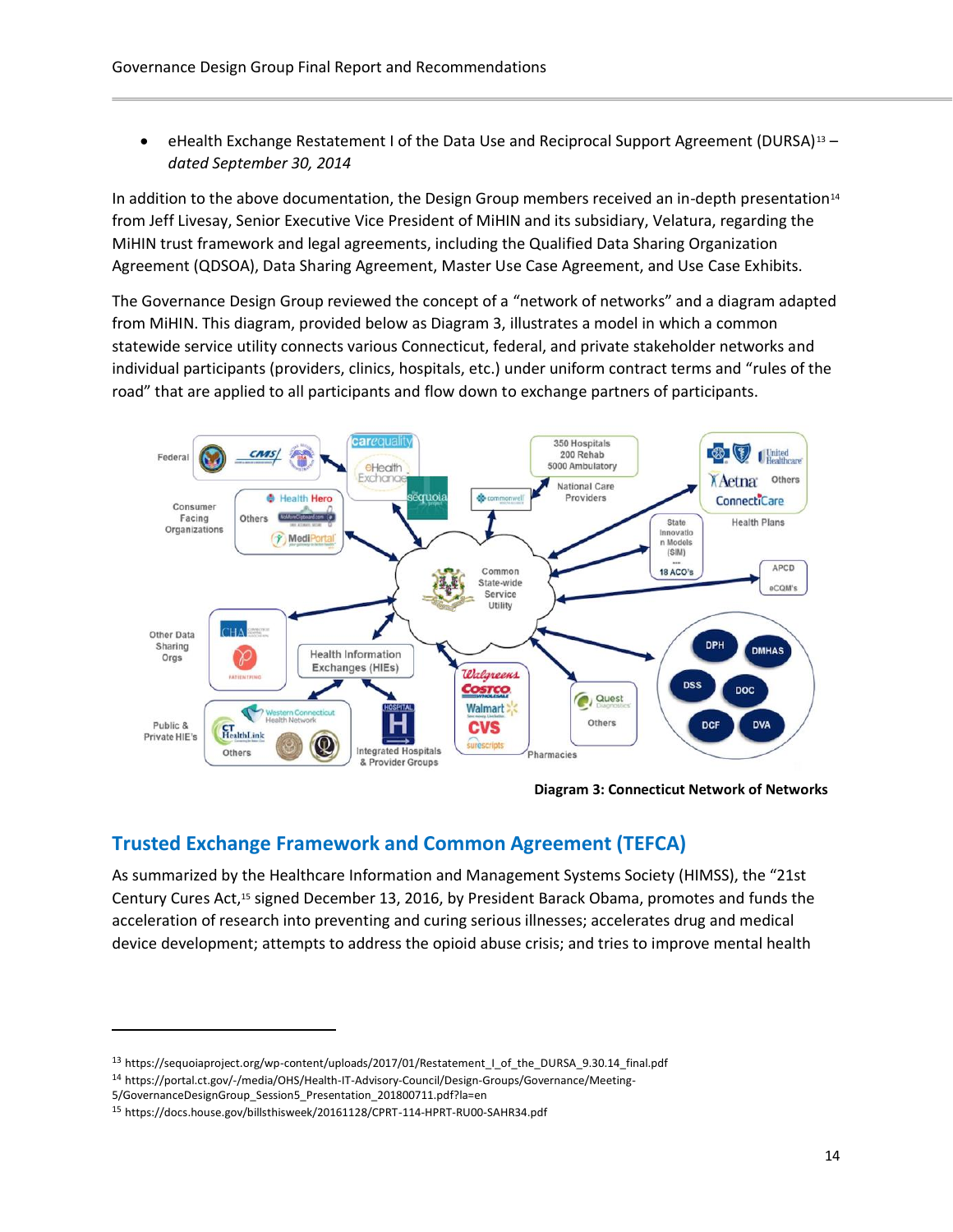service delivery. The Act includes a number of provisions that push for greater interoperability, adoption of electronic health records (EHRs) and support for human services programs."<sup>16</sup>

Of particular relevance for the Governance Design Group were the aspects related to interoperability, specifically the mandate for ONC to create a trusted exchange framework, including a common agreement among health information networks (HINs) nationally. The central premise of ONC's approach to the TEFCA is that much success has been realized in the sharing of health information, but such sharing is still not ubiquitous and the effort to conduct sharing is too burdensome. A draft framework was published by ONC on January 5, 2018 and listening sessions and a public comment period resulted in significant feedback that is now under ONC review and consideration.

It was expected that the final version of the TEFCA would be published during the course of Governance Design Group discussions. However, the draft framework was still of interest and relevance to the considerations of the Governance Design Group and a review and discussion occurred over the course of the Design Group. A few highlights of the TEFCA information reviewed by the Design Group include:<sup>17</sup>

- In the current environment, there is a proliferation of agreements in which many organizations have to join multiple HINs, and the HINs do not share data with each other. ONC's visualization of today's current network complexity is seen in Diagram 4.
- ONC outlined principles of Trusted Exchange, including:
	- o **Standardization:** Adhere to industry and federally recognized standards, policies, best practices, and procedures.
	- o **Transparency:** Conduct all exchange openly and transparently.
	- o **Cooperation and Non-Discrimination:** Collaborate with stakeholders across the continuum of care to exchange electronic health information, even when a stakeholder may be a business competitor.
	- o **Security and Patient Safety:** Exchange electronic health information securely and in a manner that promotes patient safety and ensures data integrity.



**Diagram 4: ONC visualization of network complexity**

- o **Access:** Ensure that patients and their caregivers have easy access to the electronic health information.
- o **Data-driven Accountability:** Exchange multiple records at one time to enable identification and trending of data to lower the cost of care and improve the health of the population.
- ONC outlined the goals of the draft Trusted Exchange Framework:
	- o **Goal 1:** Build on an extend existing work done by the industry

 $\overline{a}$ 

<sup>16</sup> https://www.himss.org/news/21st-century-cures-act-summary

<sup>17</sup> https://www.healthit.gov/sites/default/files/draft-guide.pdf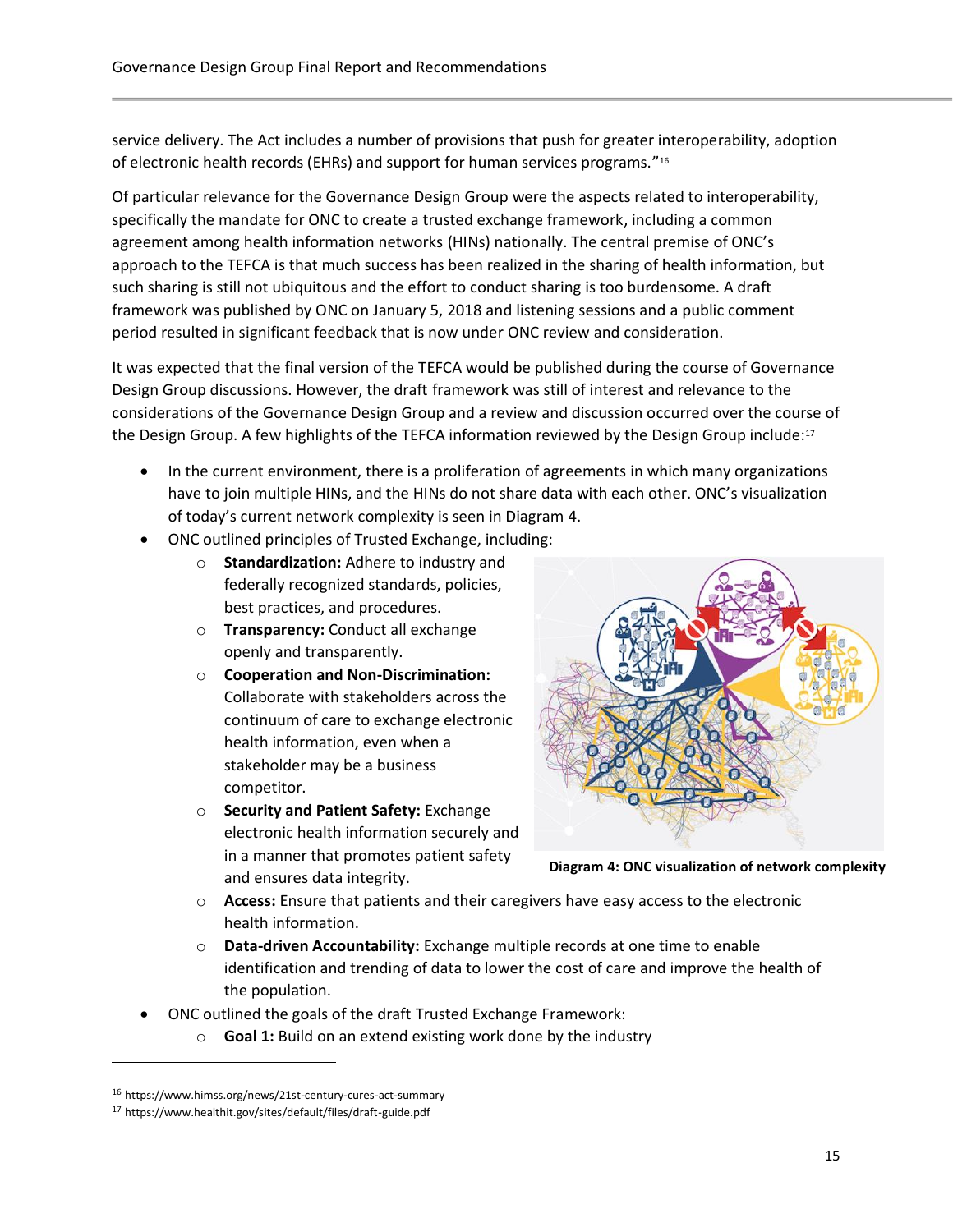- o **Goal 2:** Provide a single "on-ramp" to interoperability for all
- o **Goal 3:** Be scalable to support the entire nation
- o **Goal 4:** Build a competitive market allowing all to compete on data services
- o **Goal 5:** Achieve long-term sustainability
- ONC outlined the stakeholders who will be able to use the Trusted Exchange Framework:
	- o **Health Information Networks**
	- o **Federal Agencies:** Federal, state, tribal and local governments
	- o **Individuals:** Patients, caregivers, authorized representatives, and family members serving in a non-professional role
	- o **Providers:** Professional care providers who deliver care across the continuum, not limited to but including ambulatory, long-term and post-acute care (LTPAC), emergency medical services (EMS), behavioral health, and home and community-based services
	- o **Public Health:** Public and private organizations and agencies working collectively to prevent, promote, and protect the health of communities by supporting efforts around essential public health services
	- o **Payers:** Private payers, employers, and public payers that pay for programs like Medicare, Medicaid, and TRICARE.
	- o **Technology Developers:** Organizations that provide health IT capabilities, including but not limited to EHRs, HIE technology, analytics products, laboratory information systems, personal health records, Qualified Clinical Data Registries (QCDRs), registries, pharmacy systems, mobile technology, and other technology that provides health IT capabilities and services.
- ONC outlined how the Trusted Exchange Framework will work, as seen in Diagram 5, including draft definitions for HINs, Qualified Health Information Networks (QHINs), the Recognized Coordinating Entity (RCE), Connectivity Brokers, Participants, and End Users:
	- o **HINs** are an Individual or Entity that:
		- Determines, oversees, or administers policies or agreements that define business, operational, technical, or other conditions or requirements for enabling or facilitating access, exchange, or use of electronic health information between or among two or more unaffiliated individuals or entities;
		- Provides, manages, or controls any technology or service that enables or facilitates the exchange of electronic health information between or among two or more unaffiliated individuals or entities; or
		- Exercises substantial influence or control with respect to the access, exchange, or use of electronic health information between or among two or more unaffiliated individuals or entities.
	- o **QHINs** (or Qualified HINs) must meet all of the requirements of a HIN (outlined above). In addition, it must also:
		- Be able to locate and transmit electronic protected health information (ePHI) between multiple persons and/or entities electronically;
		- Have mechanisms in place to impose Minimum Core Obligations and to audit Participants' compliance;
		- Have controls and utilize a Connectivity Broker service;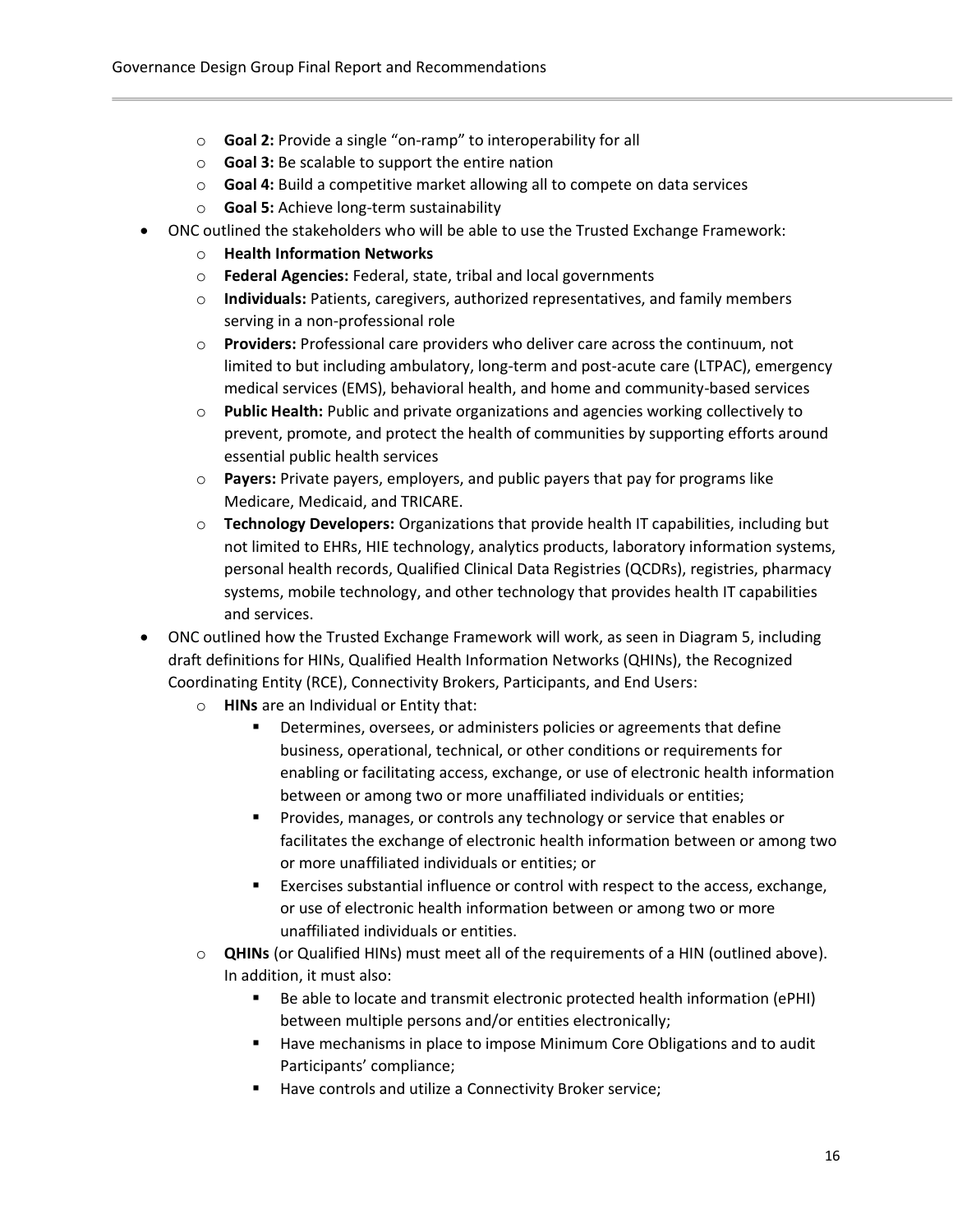- Be participant neutral; and
- Have participants that are actively exchanging the data included in the U.S. Core Data for Interoperability (USCDI)<sup>18</sup> in a live clinical environment.
- Structure of a QHIN:
	- A **Connectivity Broker** is a service provided by a QHIN that provides all of the following functions with respect to all Permitted Purposes: Master Patient Index (federated or centralized); Record Locator Service; Broadcast and Directed Queries, and electronic health information return to an authorized requesting QHIN.
	- A **Participant** is a person or entity that participates in the QHIN. Participants connect to each other through the QHIN, and they access organizations not included in their QHIN through QHIN-to-QHIN connectivity. Participants can be HINs, EHR vendors, and other types of organizations.
	- An **End User** is an individual or organization that use the services of a participant to send and/or receive electronic health information.
- o **Recognized Coordinating Entity (RCE):**
	- Entity selected by ONC that will enter into agreements with HINs that qualify and elect to become QHINs in order to impose, at a minimum, the requirements of the Common Agreement on the QHINs and administer such requirements on an ongoing basis.
	- The RCE will act as a governing body that will operationalize the Trusted Exchange Framework by incorporating it into a single, all-encompassing Common Agreement to which QHINs will agree to abide.
	- The RCE, in its capacity as a governing body, will be expected to monitor QHINs with the final TEFCA and take actions to remediate non-conformity and noncompliance.
	- The RCE will be expected to work collaboratively with stakeholders from across the industry to build and implement new use cases that can use the final TEFCA as their foundation, and appropriately update the TECA over time to account for new technologies, policies, and use cases.

 $\overline{a}$ 

<sup>18</sup> https://www.healthit.gov/sites/default/files/draft-uscdi.pdf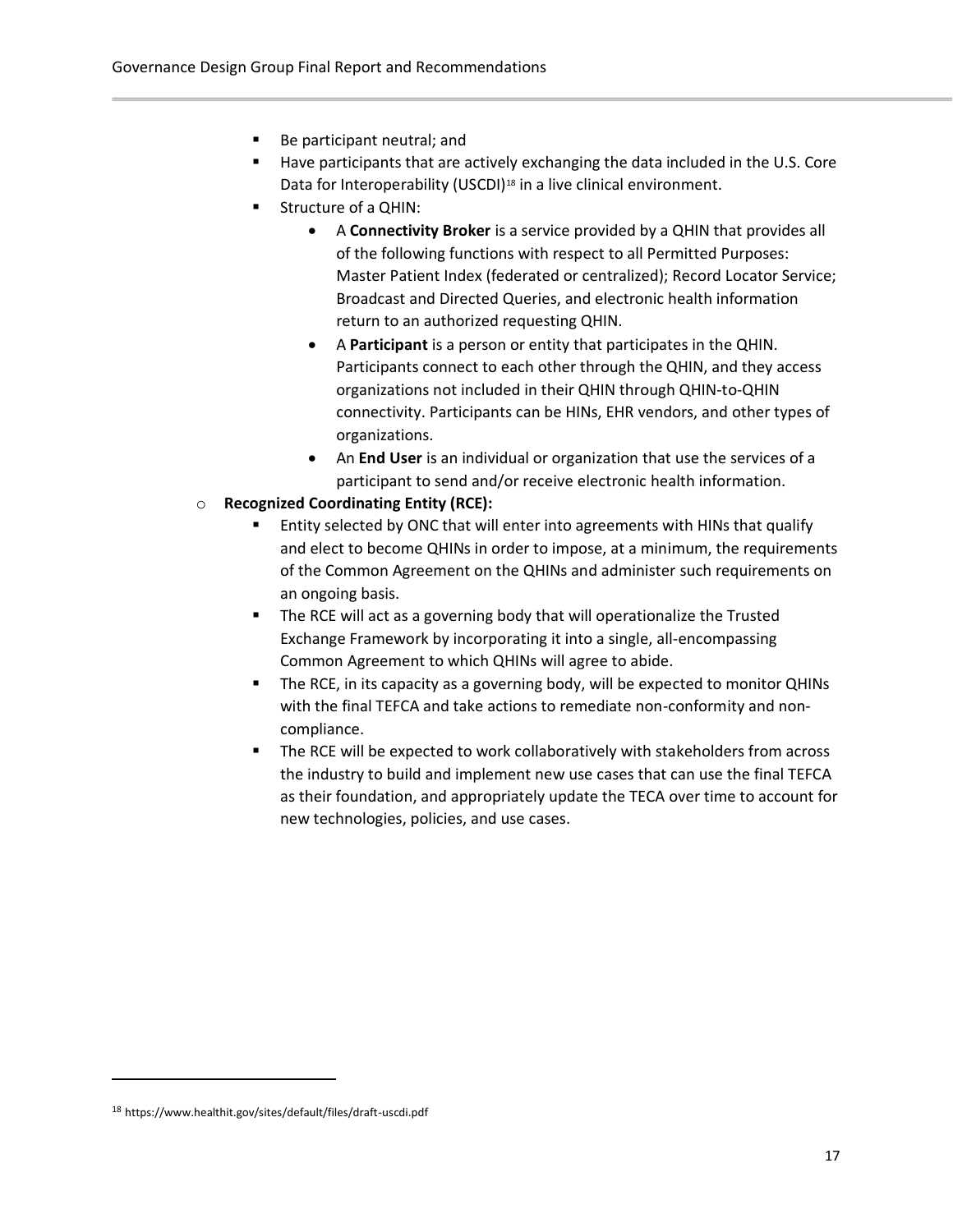

- o ONC outlined the draft Permitted Purposes, including:
	- Public Health
	- **■** Treatments
	- Benefits Determination
	- Payment
	- Individual Access
	- Healthcare Operations
- $\circ$  ONC outlined a draft timeline for the implementation of TEFCA, as seen in Diagram 6. This timeline was discussed by the Design Group members and it was recognized that it is likely this timeline will be delayed, based on currently available information.



**Diagram 6: ONC's draft timeline for TEFCA implementation**

**Diagram 5: ONC visualization of how the Trusted Exchange Framework will work**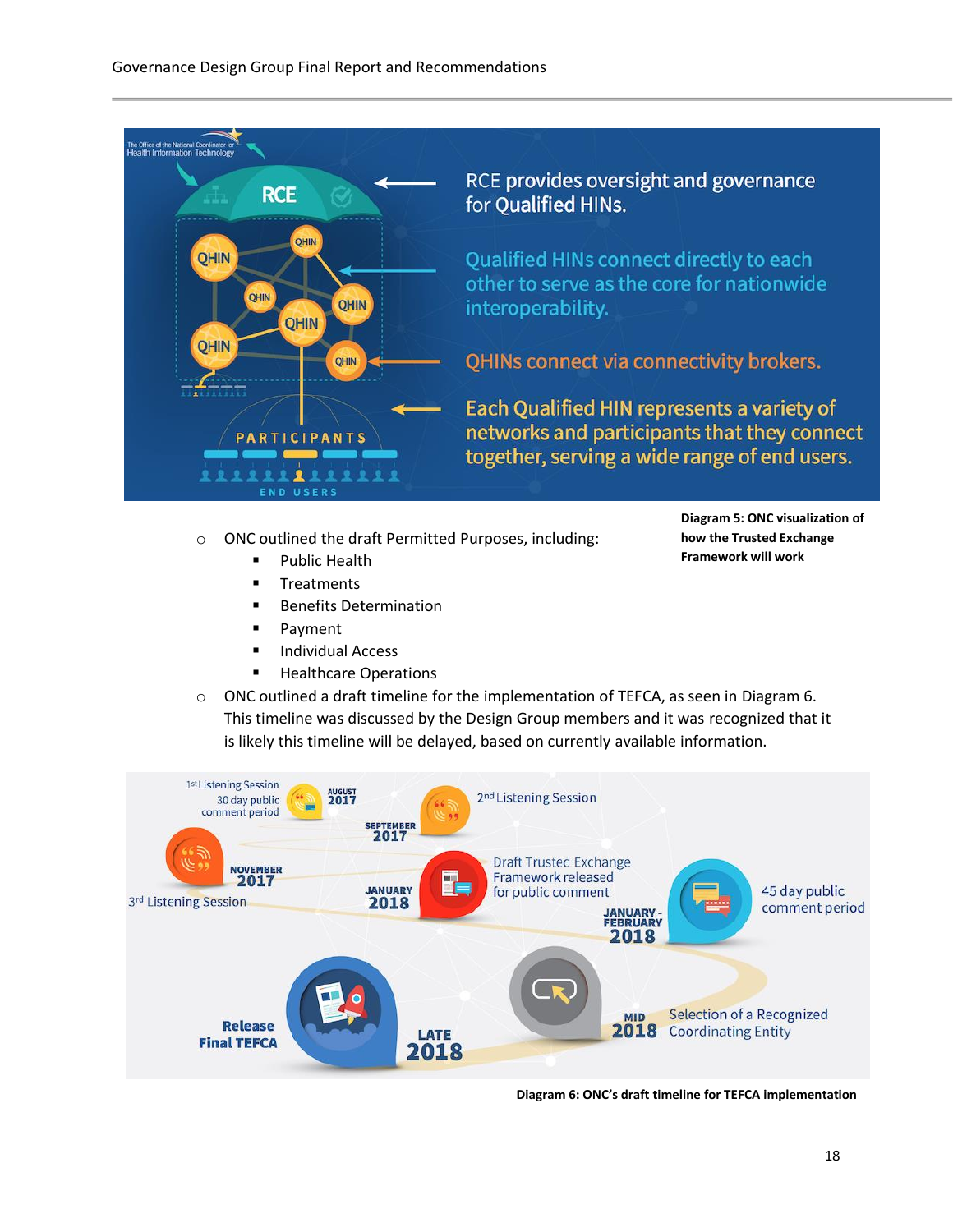# <span id="page-18-0"></span>**Design Group Recommendations and Considerations**

#### <span id="page-18-1"></span>**Recommendation 1: Mission, Vision, and Values**

As a building block exercise, the Governance Design Group reviewed the concepts and elements of mission and vision statements. The Design Group members were tasked with developing high-level considerations that could be used to inform the development of a mission statement and vision statement by the HIE entity in the future, once such entity is established or designated. Design Group members were not asked to draft the actual language of mission and vision statements for the HIE entity.

As part of this exercise, the following definitions were presented to Design Group members to inform and frame their considerations:

- A **Mission Statement** defines the company's business, its objectives and its approach to reach those objectives. A **Vision Statement** describes the desired future position of the company. Elements of Mission and Vision Statements are often combined to provide a statement of the company's purpose, goals, and values. However, sometimes the two terms are used interchangeably.<sup>19</sup>
- At its core, a **company's purpose** is a bold affirmation of its reason for being in business. It conveys what the organization stands for in historical, ethical, emotional, and practical terms. No matter how it's communicated to employees and customers, a company's purpose is the driving force that enables a company to define its true brand and create its desired culture.<sup>20</sup>

In addition, Simon Sinek's concept of "Start with Why<sup>21"</sup> was reviewed by Design Group members. This concept puts "why" in the center of the "The Golden Circle" for organizations. Sinek says, "Every organization on the planet knows WHAT they do. These are the products and services they offer. Some organizations know HOW they do it. These are the things that make them special or set them apart from their competition. Very few organizations know WHY they do what they do. WHY is not about making money. That's a result. WHY is a purpose, cause, or belief. It's the very reason your organization exists."

As a starting point for mission, vision, and value considerations, the Design Group were presented with the recommendations from the May 23, 2017 Environmental Scan report, *Assessing Connecticut's Health Information Technology & Health Information Exchange Services: Summary Findings or Current State, Future Needs, and Recommendations for Action<sup>22</sup> .* Following a review of these Environmental Scan recommendations, the following considerations were developed by the Governance Design Group:

*The mission, vision, and values of the HIE entity should be informed by the Environmental Scan recommendations approved by the Health IT Advisory Council in May 2017, and expanded to include the following:*

 $\overline{a}$ 

<sup>19</sup> https://hbr.org/2014/09/your-companys-purpose-is-not-its-vision-mission-or-values

<sup>20</sup> https://news.gallup.com/businessjournal/184376/company-purpose-lot-words.aspx

<sup>21</sup> Sinek, S. (2009). *Start with why: How great leaders inspire everyone to take action*. New York, N.Y.: Portfolio.

<sup>22</sup> https://portal.ct.gov/-/media/OHS/Health-IT-AdvisoryCouncil/Reports/Environmental\_Scan\_Summary\_Findings\_FINAL\_20170523.pdf?la=en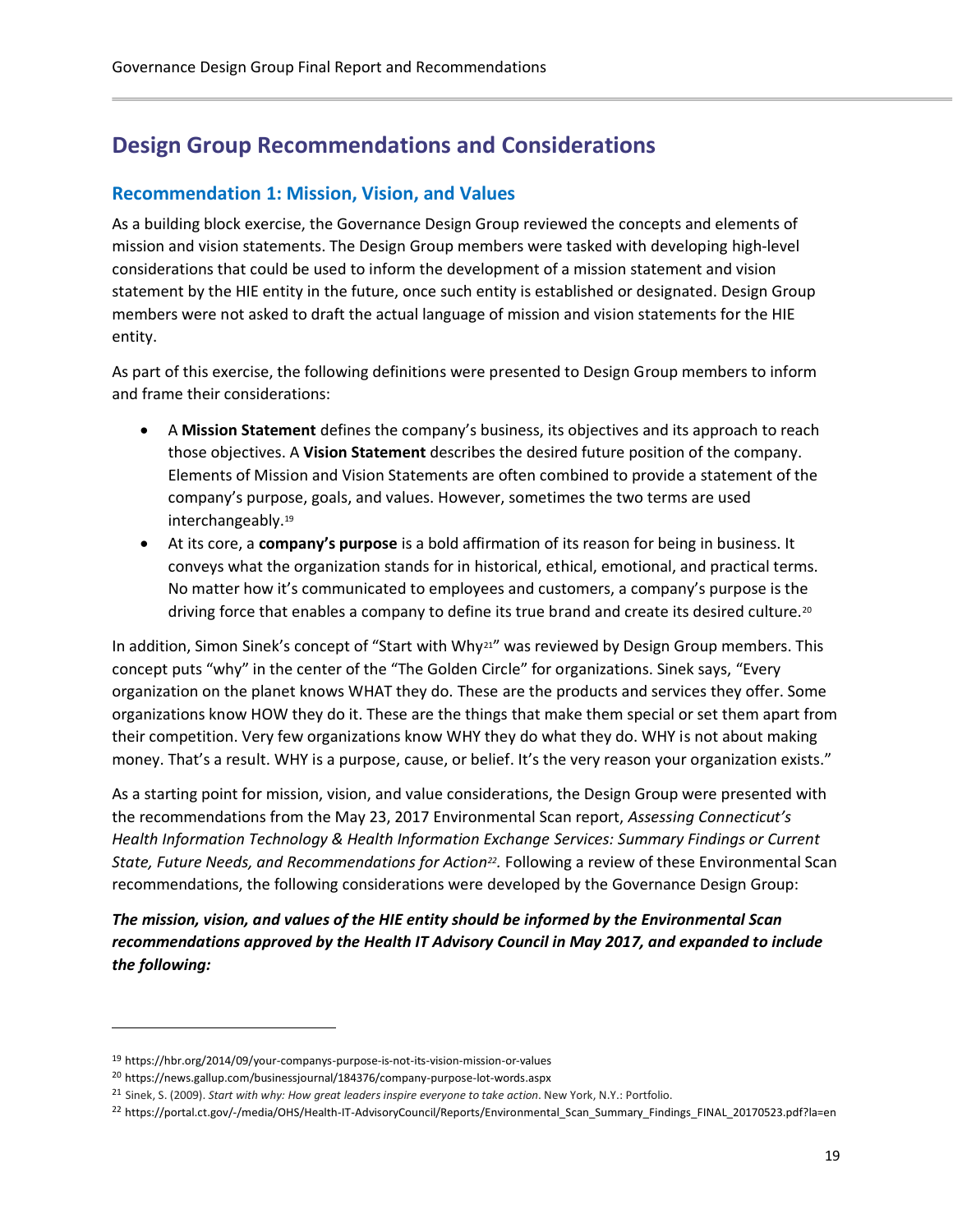- Keep patients and consumers as the most important stakeholder group and a primary focus in all efforts to improve health IT and HIE (patient as the "North Star");
- Leverage existing national and state-based interoperability initiatives;
- Implement core technology, such as identity services, that complements and interoperates with systems currently in place;
- Build trust by implementing common "rules of the road" that provide a sound policy framework;
- Support value-based care initiatives such as Accountable Care Organizations (ACOs) and Clinically Integrated Networks (CINs);
- Ensure all stakeholders can participate in standards-based data sharing;
- Implement workflow tools that improve efficiency and effectiveness; and
- Ensure data are meaningful and create tangible value for stakeholders.

#### <span id="page-19-0"></span>**Recommendation 2: Critical Success Factors**

As part of the Governance Design Group's building block exercises, members developed a list of recommended critical success factors for the future HIE entity. The development of the recommended critical success factors was the first building block exercise conducted by the Design Group and helped to frame subsequent exercises. The concept of success and its contributing factors can be highly subjective; Design Group members were encouraged to bring forth personal and professional perspectives, as well as the view of represented stakeholders as part of the discussion. The Governance Design Group recommendations for critical success factors are as follows:

#### *Factors critical to the success of the HIE entity should be identified, adopted, and used to underpin governance, strategy, and operations. Initial considerations should be given to the following:*

- Alignment with Connecticut statutes
- Alignment with Federal statutes
- Compatibility with national interoperability initiatives, including TEFCA
	- o Note that this may require alignment of Connecticut statutes
- Stakeholder engagement, support, and participation
- Sustainability supported by stakeholder buy-in and aligned financial incentives
- Foundation for trust
- Reliable, accessible, and secure technology
- Tangible value to stakeholders
- Neutrality, i.e. no competitive advantage to any one stakeholder or segment
- Consumer confidence in the security, confidentiality, and use of their data
- Clear roadmap for HIE development and use case implementation that fosters early participation and ongoing support for those who participate in later use cases
- Remain flexible in order to adapt to a dynamic market

#### <span id="page-19-1"></span>**Recommendation 3: Characteristics of Neutral and Trusted Entity**

Connecticut Public Act 17-2, as amended by Public Act 18-91, stated that one of the purposes of the program to expedite the development of the statewide HIE shall be to "assist the State-wide Health Information Exchange in establishing and maintaining itself as a neutral and trusted entity that serves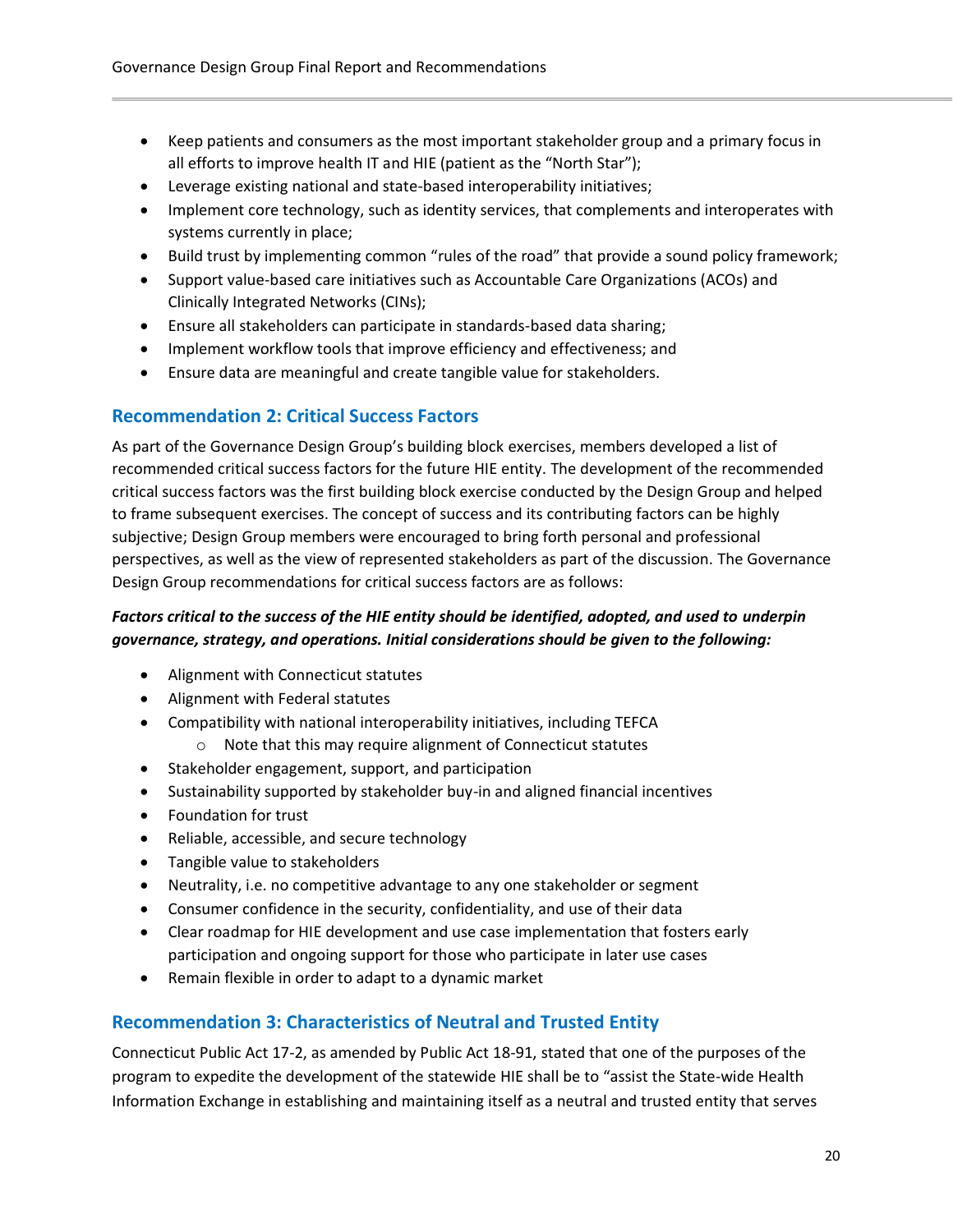the public good for the benefit of all Connecticut residents." Building on this legislative directive, the Environmental Scan of May 2017 put forth the recommendation that "Connecticut should establish, or designate, a neutral, trusted, organization representing public and private interests to operate agreed-to statewide health information exchange services. The organization should adhere to best practices in health information governance."

As a result of this statutory and advisory precedent, the concepts of neutrality and trust were central tenants of the Governance Design Group's process and discussions. Governance Design Group members were tasked with developing a list of characteristics to be adopted by the future HIE entity to ensure that neutrality is established and maintained, and that such entity successfully builds trust amongst the diverse stakeholder groups of Connecticut. The Governance Design Group recommendations for the characteristics of a neutral and trusted entity are as follows:

#### *The HIE entity, serving as the corporate home for the exchange of health information, should be neutral and trusted. The following are suggested attributes and values for the HIE entity:*

- **To be neutral, the entity should:**
	- o Serve the public good and be of benefit for all Connecticut residents
	- o Provide no competitive advantage for any group of stakeholders
	- o Be owned and governed by a party or parties other than the state
	- $\circ$  Be governed by an engaged board of directors representing private and public-sector leaders with decision-making authority in the organizations that they represent
	- $\circ$  Make business decisions based on value-creation, leading to financial sustainability
	- o Balance value creation across stakeholder groups
- **To be trusted, the entity should:**
	- $\circ$  Provide a trust framework that establishes clear "rules of the road" including enforcement authority related to compliance
	- o Be accountable and transparent to stakeholders
	- o Conduct business based on sound policies and procedures
	- o Employ a consensus-driven approach for decision-making
	- o Have transparent contracting and purchasing practices
	- o Obtain external certification or audit from an information security perspective

#### <span id="page-20-0"></span>**Recommendation 4: Relationship of the State of Connecticut, HIE Entity, Office of Health Strategy, and Health IT Advisory Council**

The State of Connecticut, OHS, the Health IT Advisory Council, and the HIE entity, once established or designated, will have relationships with numerous touch-points and intersections. Many aspects of these relationships are currently defined in statute, including the requirement for the HIE entity to fulfill the purposes of OHS. As part of the Governance Design Group, members reviewed relevant legislation pertaining to these relationships and were tasked with confirming the current structure or developing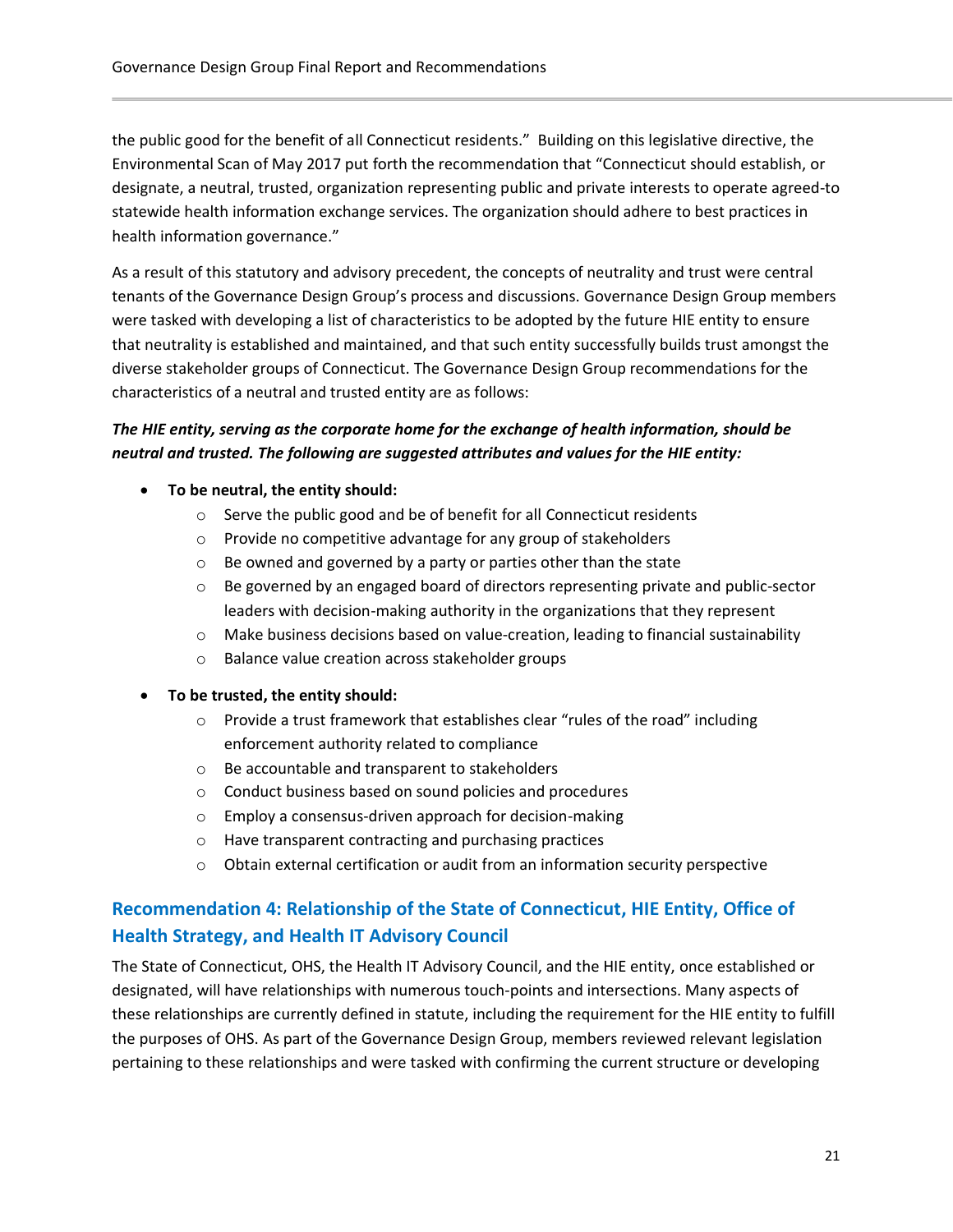additional considerations or recommendations. In particular, members reviewed relevant provisions from Connecticut Public Act 17-2, as amended by Public Act 18-91, including:

- **Section 1a:** There is established an Office of Health Strategy, which shall be within the Department of Public Health for administrative purposes only. The department head of said office shall be the executive director of the Office of Health Strategy, who shall be appointed by the Governor in accordance with the provisions of sections 4-5 to 4-8, inclusive, as amended by PA 18-91, with the powers and duties therein prescribed.
- **Section 1b:** OHS shall be responsible for the following:
	- $\circ$  (1) Developing and implementing a comprehensive and cohesive health care vision for the state, including, but not limited to, a coordinated state health care cost containment strategy;
	- $\circ$  (2) Promoting effective health planning and the provision of quality health care in the state in a manner that ensures access for all state residents to cost-effective health care services, avoids the duplication of such services, and improves the availability and financial sustainability of such services throughout the state;
	- o (3) Directing and overseeing SIM and related successor initiatives;
	- $\circ$  (4) (A) Coordinating the state's health information technology initiatives, (B) seeking funding for and overseeing the planning, implementation, and development of policies and procedures for the administration of the APCD program established under section 19a-775a, as amended by PA 18-91, (C) establishing and maintaining a consumer health information internet web site under section 19a-755b, as amended by PA 18-91, and (D) designating an unclassified individual from the office to perform the duties of HITO, as set forth in sections 17b-59f and 17b-59g, as amended by PA 18-91;
	- $\circ$  (5) Directing and overseeing the Health Systems Planning Unit established under section 19a-612, as amended by PA 18-91, and all of its duties and responsibilities as set forth in chapter 368z; and
	- $\circ$  (6) Convening forums and meetings with state government and external stakeholders, including, but not limited to, the Connecticut HIE, to discuss health care issues designed to develop effective health care cost and quality strategies.
- **Section 4b (1):** There is established an APCD program. OHS shall:
	- $\circ$  (A) Oversee the planning, implementation, and administration of the APCD program for the purpose of collecting, accessing, and reporting health care information relating to safety, quality and cost-effectiveness, access, and efficiency for all levels of health care;
	- $\circ$  (B) Ensure that data received is securely collected, compiled, and stored, in accordance with state and federal law;
	- $\circ$  (C) Conduct audits of data submitted by reporting entities in order to verify its accuracy; and
	- o (D) In consultation with the Health Information Technology Advisory Council established under section 17b-59f, as amended by PA 18-91, maintain written procedures for the administration of such APCD. Any such written procedures shall include (i) reporting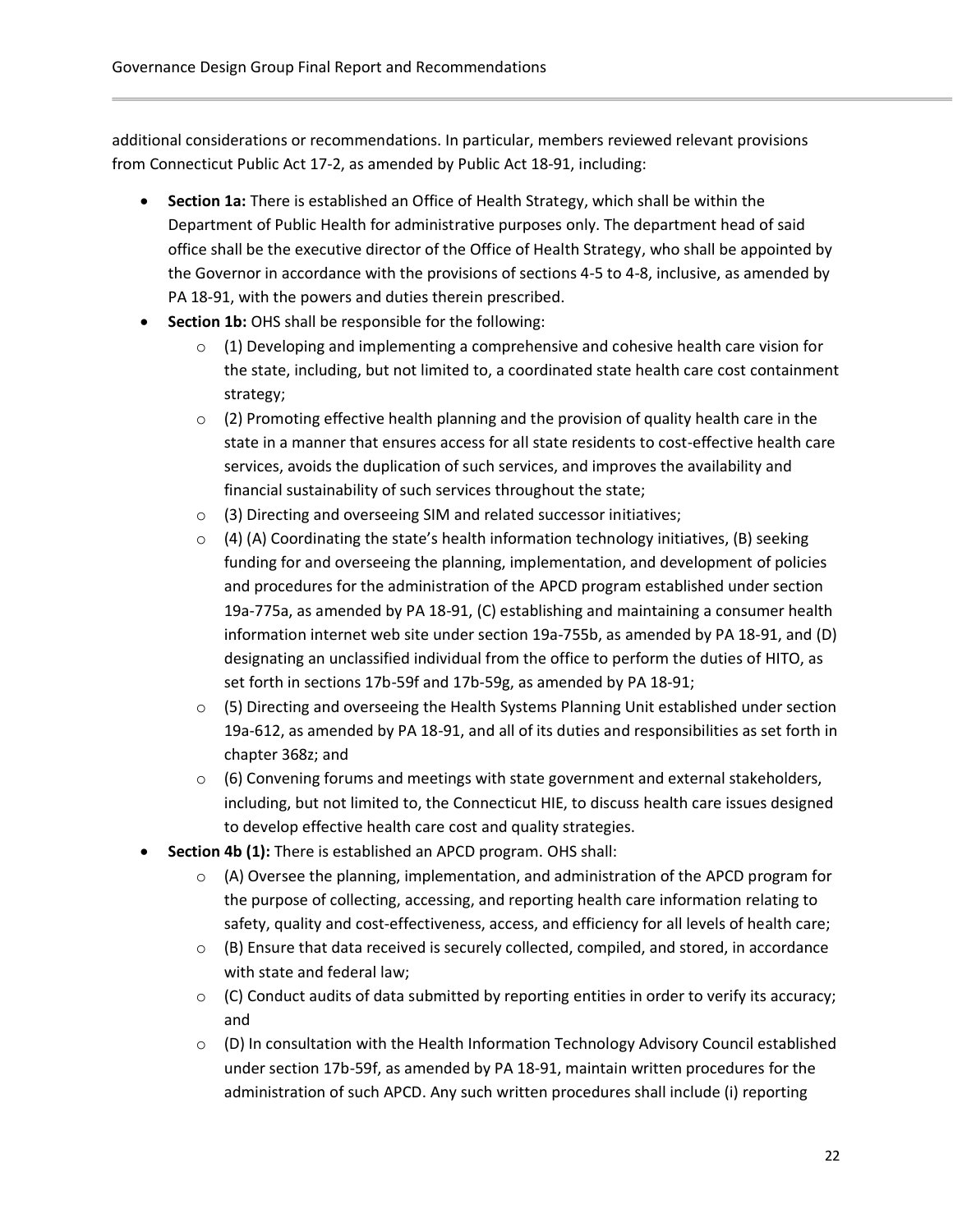requirements for reporting entities, and (ii) requirements for providing notice to a reporting entity regarding any alleged failure on the part of such reporting entity to comply with such reporting requirements.

- **Section 4b (5):** The executive director of OHS shall:
	- $\circ$  (A) Utilize data in the APCD base to provide health care consumers in the state with information concerning cost and quality of health care services for the purpose of allowing such consumers to make economically sound and medically appropriate health care decisions; and
	- $\circ$  (B) Make data in the APCD available to any state agency, insurer, health care provider, consumer of health care services, or researcher for the purposes of allowing such person or entity to review such data as it relates to health care utilization, costs, or quality of health care services. The executive director of OHS may set a fee to be charged to each person or entity requesting access to data stored in the APCD.
- **Section 11a:** There shall be a State Health Information Technology Advisory Council to advise the executive director of OHS and the HITO in developing priorities and policy recommendations for advancing the state's health IT and HIE efforts and goals and to advise the executive director and HITO in the development and implementation of the state-wide health IT plan and standards for the state-wide HIE. The advisory council shall also advise the executive director and HITO regarding the development of appropriate governance, oversight, and accountability measures to ensure success in achieving the state's health IT and exchange goals.
- **Section 11b:** The council shall consist of the following members:
	- $\circ$  (1) One member appointed by the executive director of OHS, who shall be expert in state health care reform initiatives;
	- o (2) The HITO, or their designee;
	- o (3) The Commissioners of Social Services, Mental Health and Addiction Services, Children and Families, Correction, Public Health, and Developmental Services, or the Commissioners' designees;
	- o (4) The chief information officer of the state, or their designee;
	- $\circ$  (5) The CEO of the Connecticut Health Insurance Exchange, or their designee;
	- $\circ$  (6) The chief information officer of the University of Connecticut Health Center, or their designee;
	- o (7) The Healthcare Advocate, or their designee;
	- $\circ$  (8) The Comptroller, or their designee;
	- $\circ$  (9) Five members appointed by the Governor, one each who shall be (A) a representative of a health system that includes more than one hospital, (B) a representative of the health insurance industry, (C) an expert in health IT, (D) a health care consumer or consumer advocate, and (E) a current or former employee or trustee of a plan established pursuant to subdivision (5) of subsection (c) of 29 USC 186;
	- $\circ$  (10) Three members appointed by the president pro tempore of the Senate, one each who shall be (A) a representative of a federally qualified health center (FQHC), (B) a provider of behavioral health services, and (C) a physician licensed under chapter 370;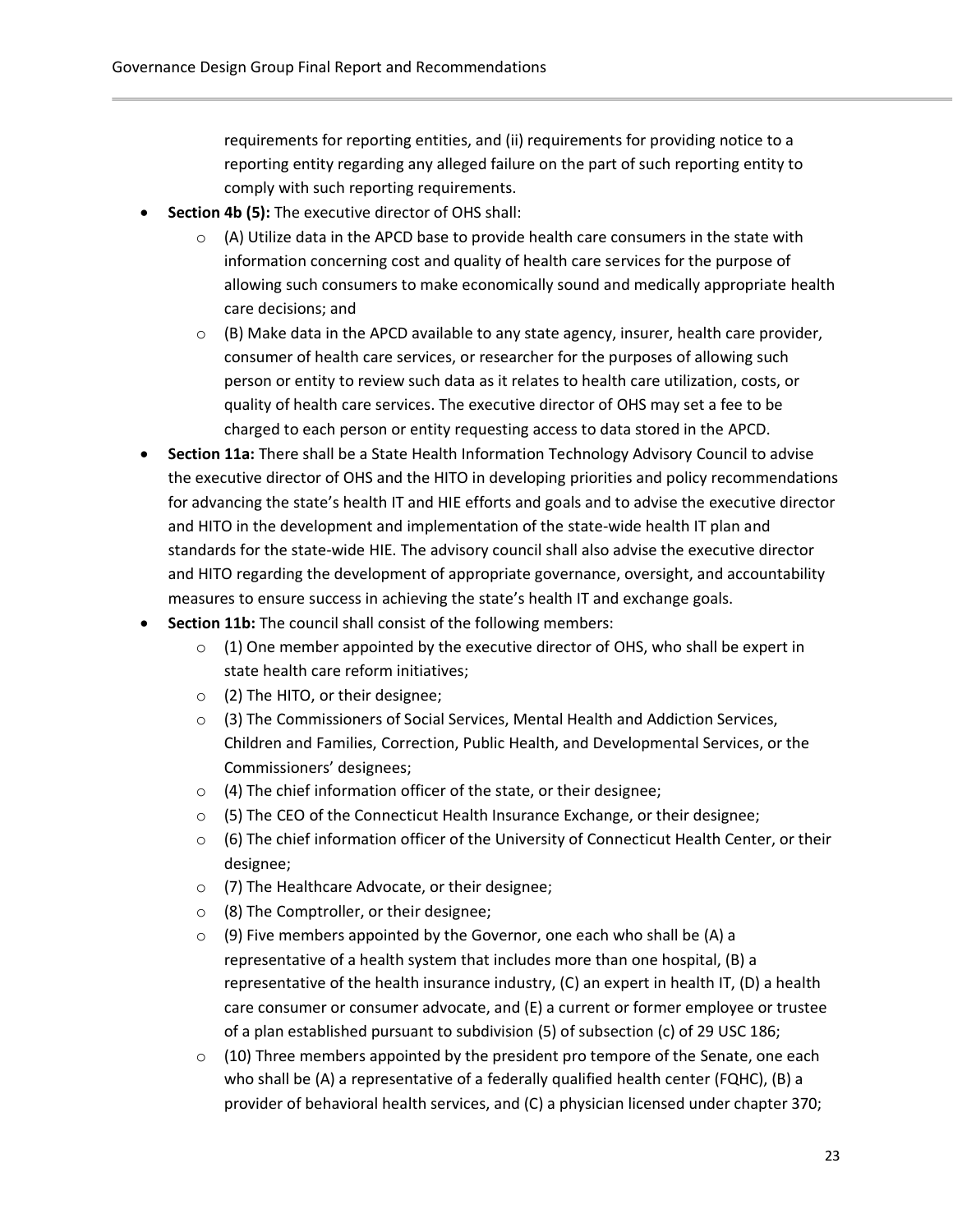- $\circ$  (11) Three members appointed by the speaker of the House of Representatives, one each who shall be (A) a technology expert who represents a hospital system, as defined in section 19a-486i, as amended by PA 18-91, (B) a provider of home health care services, and (C) a health care consumer or a health care consumer advocate;
- $\circ$  (12) One member appointed by the majority leader of the Senate, who shall be a representative of an independent community hospital;
- $\circ$  (13) One member appointed by the majority leader of the House of Representatives, who shall be a physician who provides services in a multispecialty group and who is not employed by a hospital;
- $\circ$  (14) One member appointed by the minority leader of the Senate, who shall be a primary care physician who provides services in a small independent practice;
- $\circ$  (15) One member appointed by the minority leader of the House of Representatives, who shall be an expert in health care analytics and quality analysis;
- o (16) The president pro tempore of the Senate, or their designee;
- o (17) The speaker of the House of Representatives, or their designee;
- o (18) The minority leader of the Senate, or their designee; and
- $\circ$  (19) The minority leader of the House of Representatives, or their designee.
- **Section 11d (1):** The HITO shall serve as chairperson of the Health IT Advisory Council. The council shall elect the second chairperson from among its members, who shall not be a state official. The chairpersons of the council may establish subcommittees and working groups and may appoint individuals other than members of the council to serve as members of the subcommittees or working groups.
	- $\circ$  (2) The chairpersons of the council may appoint up to four additional members to the council, who shall serve at the pleasure of the chairpersons.
- **Section 11e (1):** The council shall establish a working group to be known as the All-Payer Claims Database Advisory Group. Said group shall include, but not be limited to, (A) the Secretary of OPM, the Comptroller, the Commissioners of Public Health, Social Services, and Mental Health and Addiction Services, the Insurance Commissioner, the Healthcare Advocate, and the Chief Information Officer, or their designees; (B) a representative of the Connecticut State Medical Society; and (C) representatives of health insurance companies, health insurance purchasers, hospitals, consumer advocates, and health care providers. The HITO may appoint additional members to said group.
- **Section 12a:** The state, acting by and through the Secretary of OPM, in collaboration with the executive director of the OHS, shall establish a program to expedite the development of the State-wide HIE to assist the state, health care providers, insurance carriers, physicians, and all stakeholder in empowering consumers to make effective health care decisions, promote patient-centered care, improve the quality, safety, and value of health care, reduce waste and duplication of services, support clinical decision-making, keep confidential health information secure, and progress toward the state's public health goals. The purposes of the program shall be to: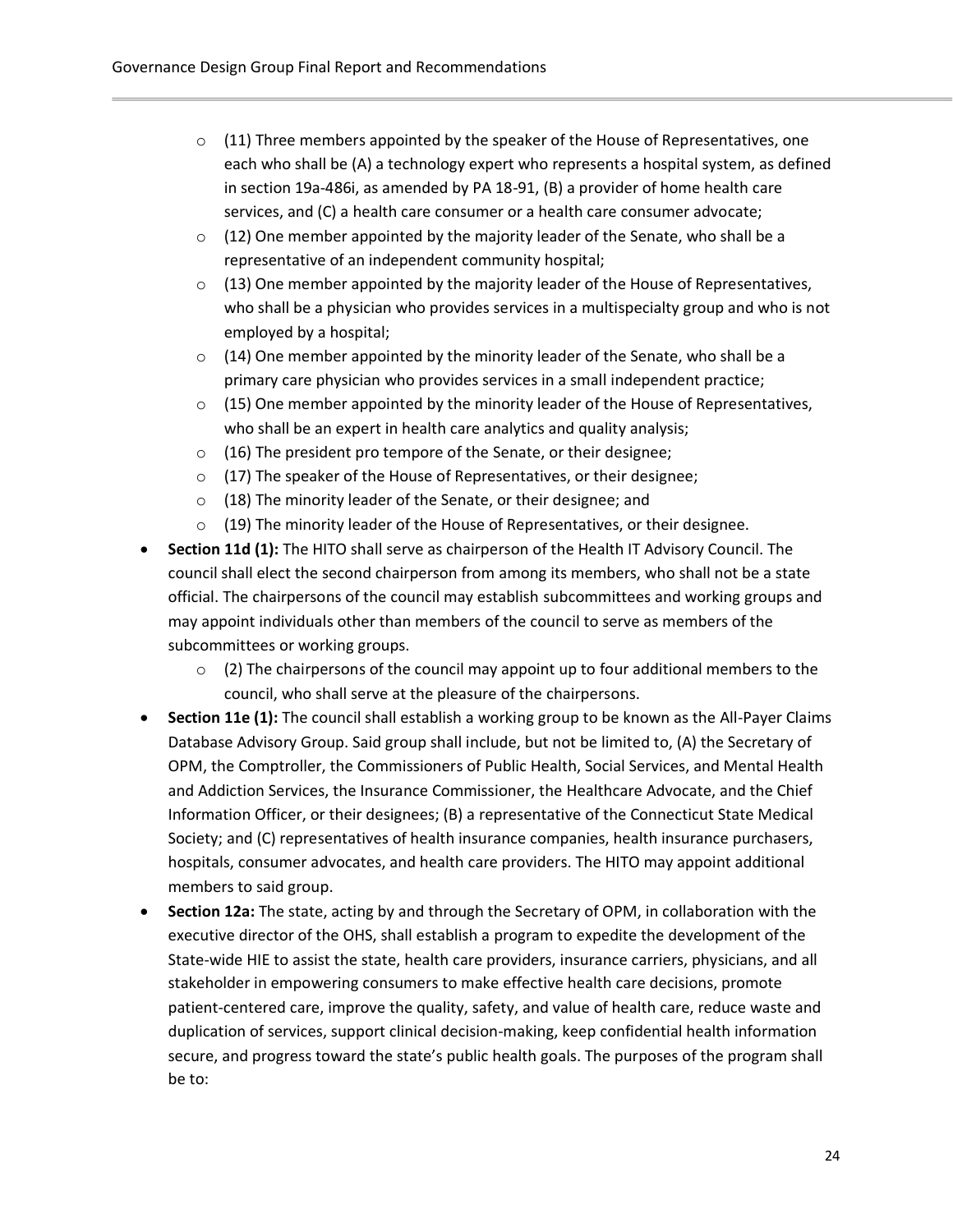- $\circ$  (1) Assist the State-wide Health Information Exchange in establishing and maintaining itself as a neutral and trusted entity that serves the public good for the benefit of all Connecticut residents;
- $\circ$  (2) Perform, on behalf of the state, the role of intermediary between public and private stakeholders and customers of the State-wide HIE; and
- $\circ$  (3) Fulfill responsibilities of OHS, as described in Section 19a-754a, as amended by PA 18-91.
- **Section 12b:** The executive director of OHS, in consultation with the HITO, shall design, and the Secretary of OPM, in collaboration with said executive director, may establish or incorporate an entity to implement the program established under subsection (a). Such entity shall, without limitation, be owned and governed, in whole or in part, by a party or parties other than the state and may be organized as a nonprofit entity.
- **Section 12c:** Any entity established or incorporated pursuant to subsection (b) shall have its powers vested in and exercised by a board of directors. The board of directors shall be comprised of the following members who shall each serve for a term of two years:
	- $\circ$  (1) One member who shall have expertise as an advocate for consumers of health care (appointed by the Governor);
	- $\circ$  (2) One member who shall have expertise as a clinical medical doctor (appointed by the president pro tempore of the Senate);
	- $\circ$  (3) One member who shall have expertise in the area of hospital administration (appointed by the speaker of the House of Representatives);
	- $\circ$  (4) One member who shall have expertise in the area of corporate law or finance (appointed by the minority leader of the Senate);
	- o (5) One member who shall have expertise in group health insurance coverage (appointed by the minority leader of the House of Representatives);
	- $\circ$  (6) The Chief Information Office and the Secretary of OPM, or their designees, who shall serve as ex -officio, voting members of the board; and
	- o (7) The HITO, who shall serve as chairperson of the board.
- **Section 12e:** Any entity established or incorporated under subsection (b) may:
	- o (1) Employ a staff and fix their duties, qualifications, and compensation;
	- o (2) Solicit, receive, and accept aid or contributions, including money, property, labor, and other things of value from any source;
	- $\circ$  (3) Receive, and manage on behalf of the state, funding from the federal government, and other public sources or private sources to cover costs associated with the planning, implementation, and administration of the State-wide HIE;
	- $\circ$  (4) Collect and remit fees set by the HITO charged to persons or entities for access to or interaction with said HIE;
	- o (5) Retain outside consultants and technical experts;
	- $\circ$  (6) Maintain an office in the state at such place or places as such entity may designate;
	- $\circ$  (7) Procure insurance against loss in connection with such entity's property and other assets in such amounts and from such insurers as such entity deems desirable;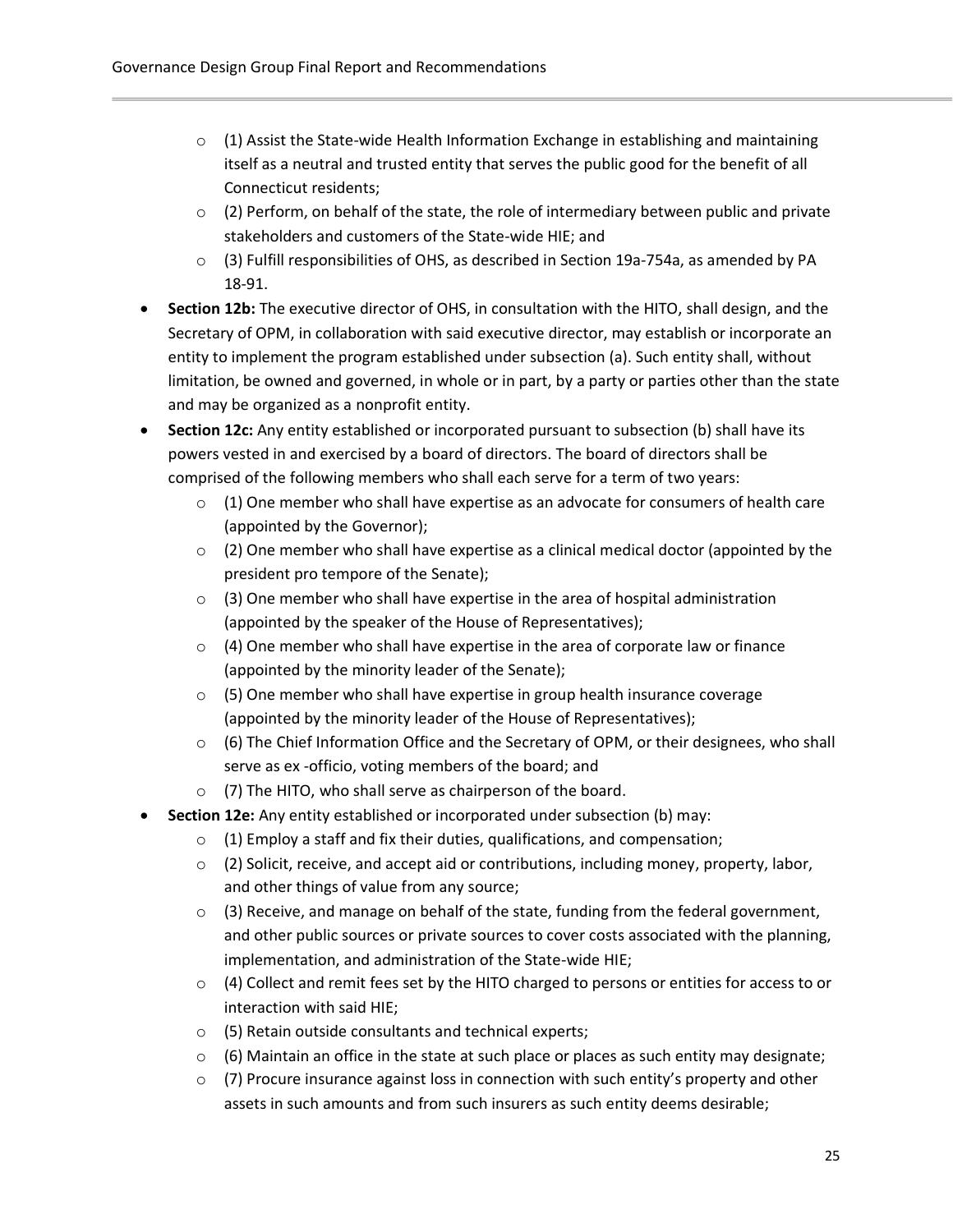- $\circ$  (8) Sue and be sued and plead and be impleaded;
- $\circ$  (9) Borrow money for the purpose of obtaining working capital; and
- $\circ$  (1) Subject to the powers and restrictions of sections 17b-59a, 17b-59d, and 17b-59f, as amended by PA 18-91, do all things necessary and convenient to carry out the purposes of this section and section 19a-754a, as amended by PA 18-91.

Following the review of the relevant legislative references, the Design Group members confirmed the existing relationship structure of these key entities, as detailed by Diagram 7 below.



# <span id="page-25-0"></span>**Recommendation 5: Considerations for Designation of Existing Entity vs. Creation of New Entity**

Public Act 17-2, as amended by Public Act 18-91, provides flexibility for the corporate home of the HIE entity in that it may be created as a new entity or through the designation of an existing entity. In either case, the HIE entity may be structured as a nonprofit entity.

The Governance Design Group engaged in thoughtful discussion about the pros and cons of creating a new entity versus the designation of an existing entity. Consistent with the Project Charter, the Design Group stopped short of a specific recommendation regarding these options. However, considerations for the designation of an existing entity vs. the creation of a new entity to oversee HIE operations were developed to support such a decision. The Governance Design Group considerations are as follows:

*A new not-for-profit entity should be strongly considered as the corporate home for HIE services and activities, though only after a thorough review of other options (i.e., designation of an existing entity); such review should be undertaken as soon as practicable. Such review should include consideration of the following advantages of each option:*

- **Creation of a New Entity:**
	- o No pre-existing perceptions of the organization
	- o Ability to more efficiently effectuate statutory intent
	- o Clear focus and intent of the organization (vs. competing interests of other lines of business)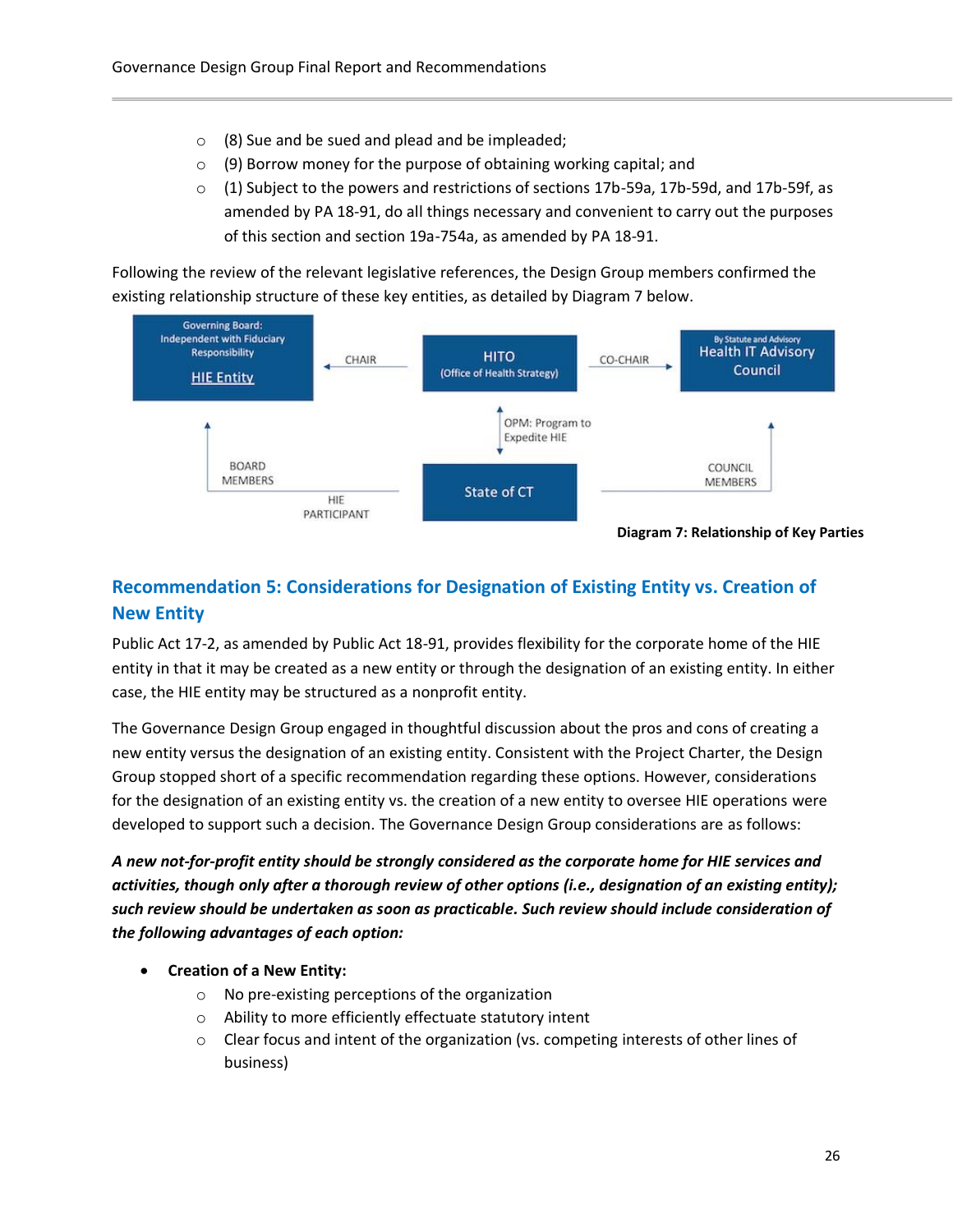- **Designation of an Existing Entity:**
	- o Ability to leverage existing infrastructure
	- o Leadership and staff already in place
	- o Tax-exempt status already in place
	- o Economies of scale

#### <span id="page-26-0"></span>**Recommendation 6: Data Governance as Component of Corporate Governance**

Data governance was another topic discussed in-depth by Governance Design Group members as part of the building block exercises. To frame the discussion, members were presented with some background information from the Data Governance Institute (DGI), including a definition of the term:

• "Data Governance is a system of decision rights and accountabilities for information-related processes executed according to agreed-upon models which describe who can take what actions, with what information, and when, under what circumstances, using what methods."<sup>23</sup>

Design Group members also reviewed DGI's guiding principles for data governance, including:

- **Integrity**
- **Transparency**
- Auditability
- Accountability
- Stewardship

 $\overline{a}$ 

- Checks-and-Balances
- Standardization
- Change Management

Following this background information, members reviewed the model in which data governance serves as a component of the larger corporate governance structure and provides information services to other

key governance areas, such as IT governance financial governance, and human resources governance. This model can be seen in Diagram 8. Design Group members were asked to either confirm the data governance definition, guiding principles, and model as a recommendation, or to provide comments and additional considerations and build upon / adapt the presented information. The Design Group members confirmed the presented information and model as a recommendation.



**Diagram 8: Data Governance as a Component of Corporate Governance**

<sup>23</sup> http://www.datagovernance.com/wp-content/uploads/2014/11/dgi\_framework.pdf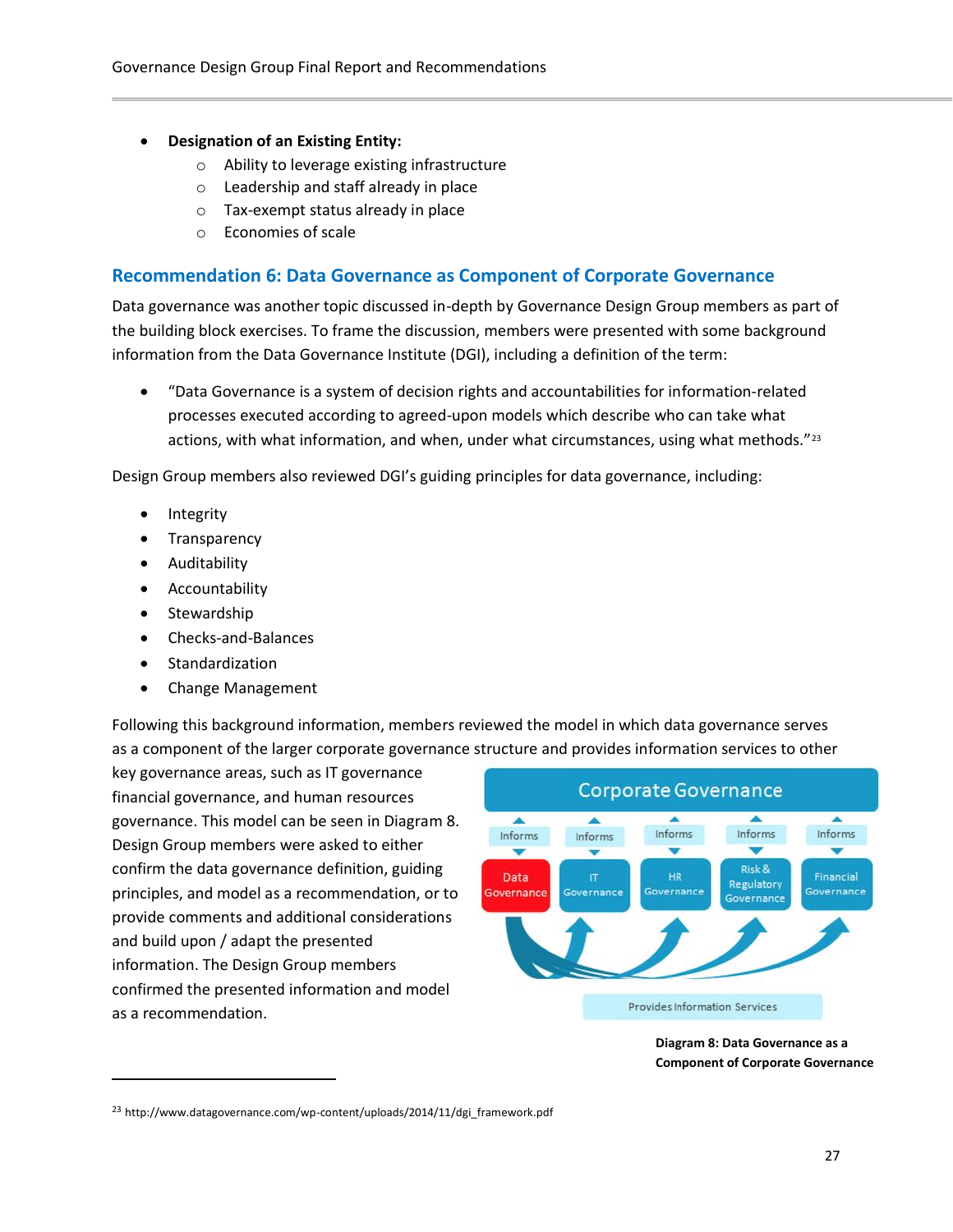#### <span id="page-27-0"></span>**Recommendation 7: Elements of Trust Agreement**

As discussed previously, the Design Group members were provided with documents from existing organizations and entities to inform their understanding of commonly included components within trust agreements and data sharing agreements. This review included the ConnectVirginia Trust Agreement, the CRISP HIE Participation Agreement, and the eHealth Exchange DURSA. The common differences between trust agreements were also presented, including consent models, time requirements of breach notifications, participant testing, certification, and onboarding, permitted purposes, use cases, and the types of policies and procedures that accompany agreements.

Design Group members were also provided with the trust framework analysis matrix, developed by the HIT PMO, which reviewed various categories of trust agreements across a selection of state, regional, and national interoperability initiatives, as detailed in Table 3.

Design Group members were presented with an initial list of trust agreement elements and engaged in thoughtful discussion in order to expand and adapt the list based on industry expertise and factors specific to the Connecticut environment. The Design Group recommendations are as follows:

*Trust agreements should be developed and implemented that codify "rules of the road" for data sharing and data usage, consistent with Federal and State statutes and regulations in conformance with TEFCA. Elements of the trust agreement should include the following:*

- Purpose and Scope
	- o Scope of Exchange
	- o Approach to Establishing Trust
	- o Governance Structure
- Operational Policies and Procedures
- Permitted Purposes
- Permitted Participants
- Identity Proofing and Authentication
- Technical Approach and Infrastructure
	- o Standards Used
- Cooperation and Non-discrimination
- Allocation of Liability and Risk
- Accountability
- Technical
	- o Network Flow-down
	- o Enforcement
	- o Dispute Resolution
- Consent Model
- Transparency
- Privacy and Security
	- o Breach Notifications
- **Access**
- Amendment Process
- "Boilerplate" Provisions
	- o Governing Law
	- o Venue
	- o Severability / Savings
	- o Force Majeure
	- o Assignment
	- o Amendment
	- o Independent Contractors / Relationship
	- o HIE's Relationship to the State
	- o Entire Agreement
	- o Survival
	- o Waiver
	- o Priority (between other documents)
	- o Counterparts
	- o No Third-party Beneficiaries
	- o Mediation of HIE-related Disputes Between Participants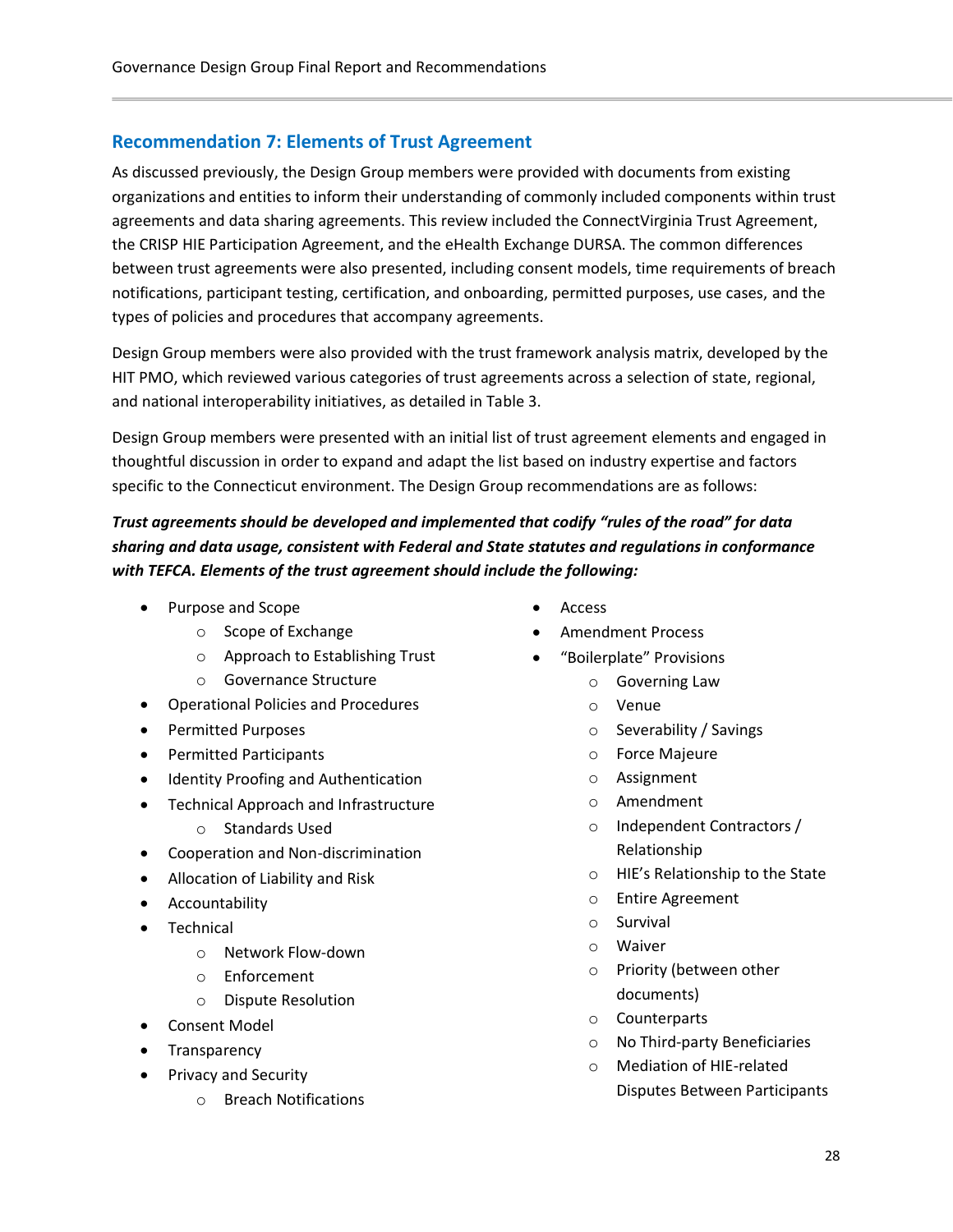#### <span id="page-28-0"></span>**Recommendation 8: Table of Contents for Policies and Procedures**

The Governance Design Group were provided with documents from existing organizations and entities to inform their understanding of commonly included components within HIE policies and procedures. This review included the ConnectVirginia Policy and Procedure Manual, the CRISP Policies and Procedures, and the SHIN-NY Privacy and Security Policies and Procedures for Qualified Entities and their Participants in New York State.

Design Group members were presented with an initial list of policies and procedures, separated into three categories: privacy and security, technical and operational, and organizational. The Design Group engaged in a thoughtful discussion in order to expand and adapt the list based on industry expertise and factors specific to the Connecticut environment. The Design Group recommendations are as follows:

*Governance practices should be supported by a robust set of policies and procedures that ensure fiduciary responsibilities and oversight of activities are fulfilled. Policies should be adopted by the board of directors and procedures should be developed by management for the following:\**

#### **Privacy and Security:**

- Consent
- Authorization
- Authentication
- Access
- Audit
- Breach
- Compliance
- Sanctions and Enforcement
- Cybersecurity
- Specially Protected Information
- Individual's Access and Rights
	- o HIE Entity
	- o HIE Participants
- Participant Subcontractor Requirements
- Permitted Purposes
	- o Permitted Uses
	- o Permitted Disclosures

\**Note that standard corporate policies and procedures, such as those related to finance, were not addressed in these recommendations.*

*\*\* Note that these are policies and procedures that should be developed for Technical and Operation. In some cases, standards will be adopted for those as well.*

#### **Technical and Operational:\*\***

- System Requirements
- Standards
- Testing and Onboarding
- Auditing and Monitoring
- Identity Management
- Data Quality and Integrity
- Service Level Agreements (SLA)
- Training
- Help Desk

#### **Organizational:**

- Openness and **Transparency**
- Node Eligibility
- Insurance and Liability
- Flow-down Requirements
- Suspension
- Dispute Resolution
- Non-discrimination
- Information Blocking
- Fees
- Application Review Process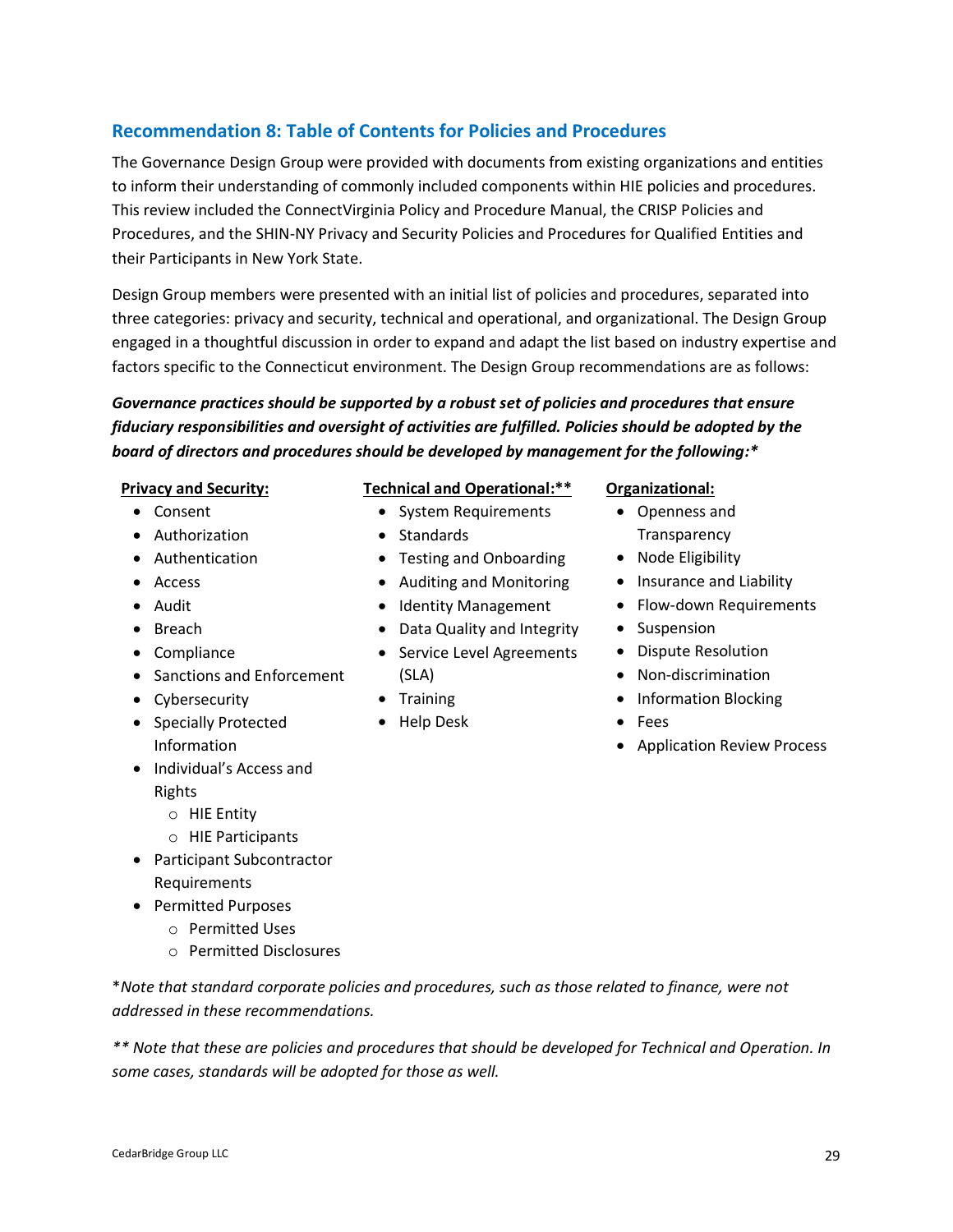#### <span id="page-29-0"></span>**Recommendation 9: Conformance with TEFCA**

As referenced previously in the Background Section, the  $21<sup>st</sup>$  Century Cures Act contained provisions related to interoperability, specifically the mandate for ONC to create a trusted exchange framework, including a common agreement among health information networks nationally. It was expected that the final version of the Trusted Exchange Framework would be published during the course of Governance Design Group discussions. However, the draft framework was still of interest and relevance to the considerations of the Governance Design Group.

Overall, the Design Group recognizes value in aligning its technology, services, and trust framework with ONC's current effort (and eventually that of the Recognized Coordinating Entity). It was determined by the Design Group that an absolute endorsement of TEFCA was not appropriate, given that neither the Trusted Exchange Framework nor the Common Agreement have been finalized. This led to the Design Group's recommendation that governance of health information exchange be aligned with TEFCA, while also recommending ongoing monitoring of development of TEFCA by the HITO.

The exact recommendations related to TEFCA are as follows:

*Governance of health information exchange and data sharing within the State of CT should be conformant with the Trusted Exchange Framework and Common Agreement (TEFCA) currently under development by the Office of the National Coordinator for Health Information Technology (ONC) pursuant to the 21st Century Cures Act.* 

- The HITO should closely monitor ongoing development of TEFCA to ensure alignment and conformance with CT governance and trust framework; strategic opportunities for participation as either a HIN or QHIN should be identified and assessed.
- The Principles of Trusted Exchange should be endorsed:
	- o Standardization
	- o Transparency
	- o Cooperation and non-discrimination
	- o Security and patient safety
	- o Access
	- o Data-driven accountability
- The final Common Agreement of TEFCA should be taken into consideration in the development of a Trust Agreement by the HIE entity.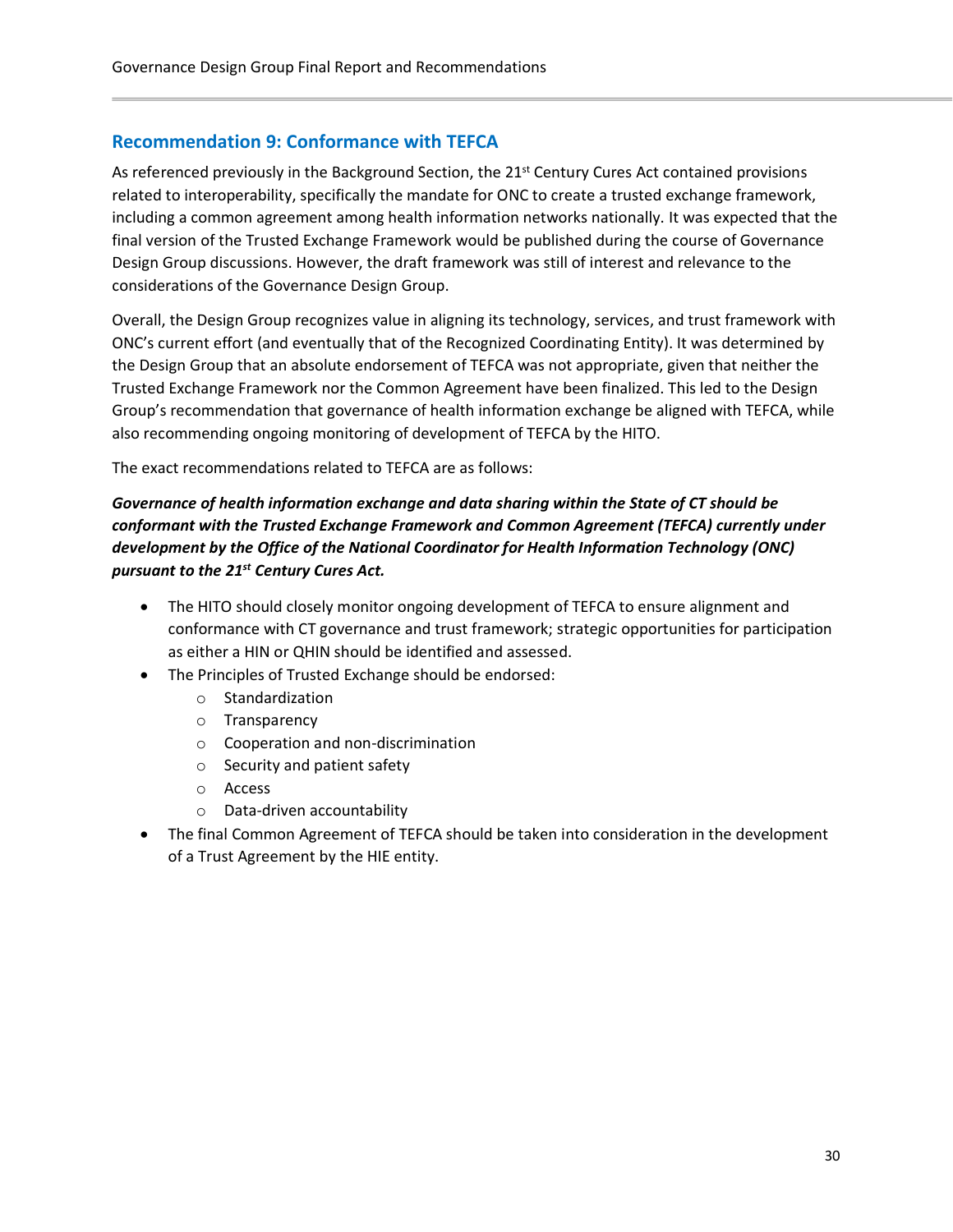# <span id="page-30-0"></span>**Closing Thoughts**

While much remains to be done in the construction of an effective governance structure and trust framework for Connecticut, the Governance Design Group strived to provide recommendations that can serve as useful guideposts for the work that lies ahead. Future milestones such as establishing the HIE entity, constructing the board of directors of the HIE entity, adopting a sound set of policies and procedures, developing and executing trust agreements that codify common "rules of the road", and implementing effective management and operations infrastructure will all be realized in the coming months, and will benefit from the thoughtful recommendations and considerations of the Governance Design Group.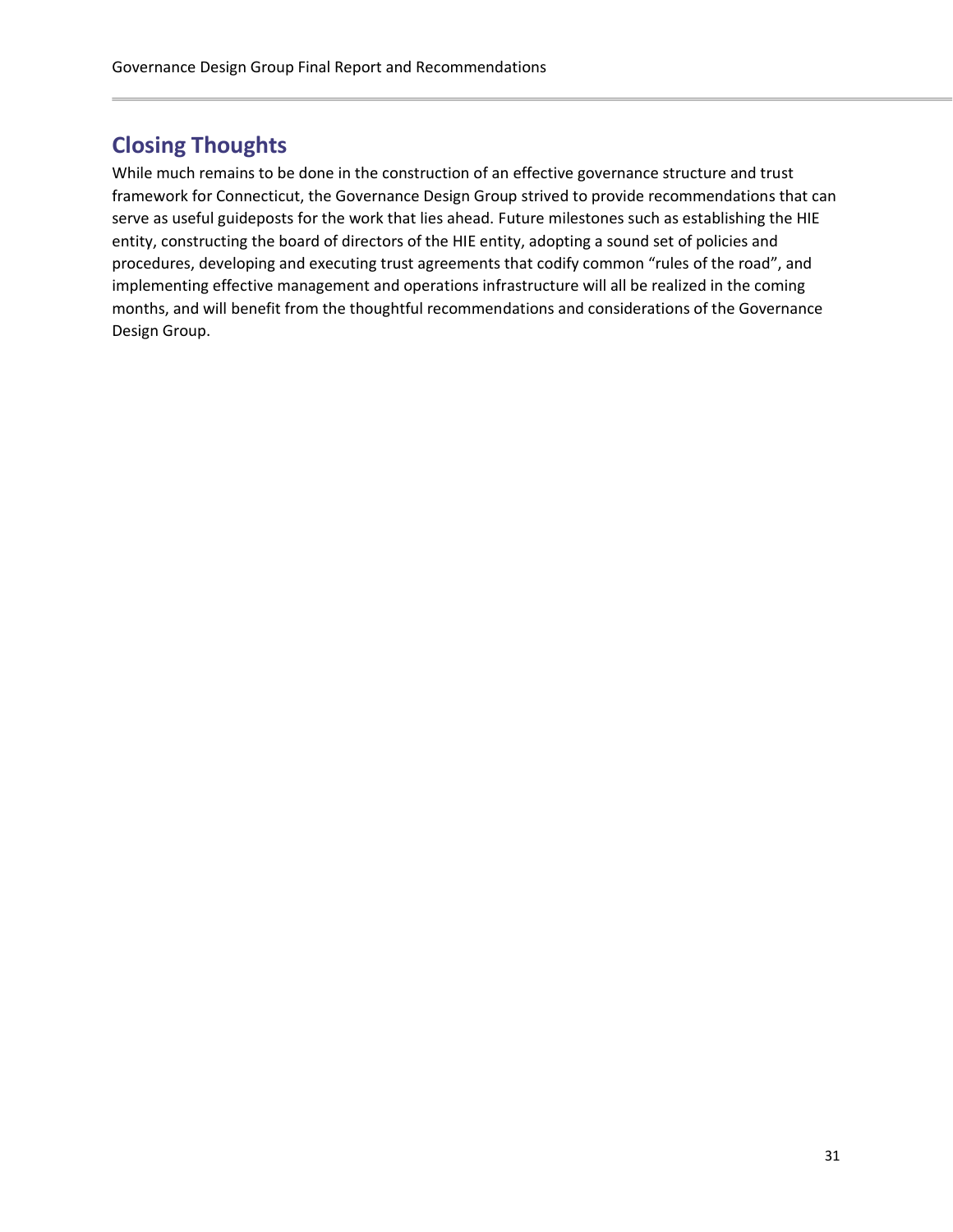# <span id="page-31-0"></span>**Appendix**

### <span id="page-31-1"></span>**Select National and State Legislation Reviewed by the Design Group**

#### **Federal Laws:**

- Health Insurance Portability and Accountability Act (HIPAA), Public Law 104-191, Stat. 1936. enacted August 21, 1996
- Privacy Act of 1974, 5 U.S.C. § 552a
- Freedom of Information Act (FOIA), 5 U.S.C. § 552
- Family Education Rights and Privacy Act (FERPA), 20 U.S.C. § 1232g; 34 C.F.R. Part 99
- Federal Torts Claims Act, August 2, 1946, ch.646, Title IV, 60 Stat. 812, "28 U.S.C. Pt.VI Ch.171" and 28 U.S.C. § 1346(b)
- Federal Information Security Management Act, 44 U.S.C. § 3541
- Confidentiality of Substance Use Disorder Patient Records, 42 U.S.C. § 290dd-2; 42 C.F.R. Part 2

#### **Connecticut Statutes:**

- Disclosure of personally identifiable information by state agencies to the Connecticut Health Information Network – C.G.S. § 19a-25f
- Availability of patient information to certain agencies C.G.S. § 17b-225
- APCD § 38a-1091 of the 2018 supplement of the general statutes, as amended by PA 18-91
- Data submission requirements C.G.S. § 19a-654, as amended by PA 18-91
- Data submission requirements for the Office of Health Care Access (OHCA) C.G.S § 19a-654, as amended by PA 18-91
- Establishment of the Office of Health Strategy and associated responsibilities, C.G.S § 19a-754a, as amended by PA 18-91
- Establishment of All-Payer Claims Database Program and associated OHS responsibilities, C.G.S § 19a-755a, as amended by PA 18-91
- Establishment of State-wide Health Information Technology Advisory Council, Advisory Council membership and chairpersons, and establishment of All-Payer Claims Database Advisory Group, C.G.S § 17b-59f, as amended by PA 18-91
- Establishment of State-wide Health Information Exchange Program, the incorporation or establishment of an HIE entity, the definition of the HIE entity board of directors, and the description of HIE entity characteristics, C.G.S § 17b-59g, as amended by PA 18-91